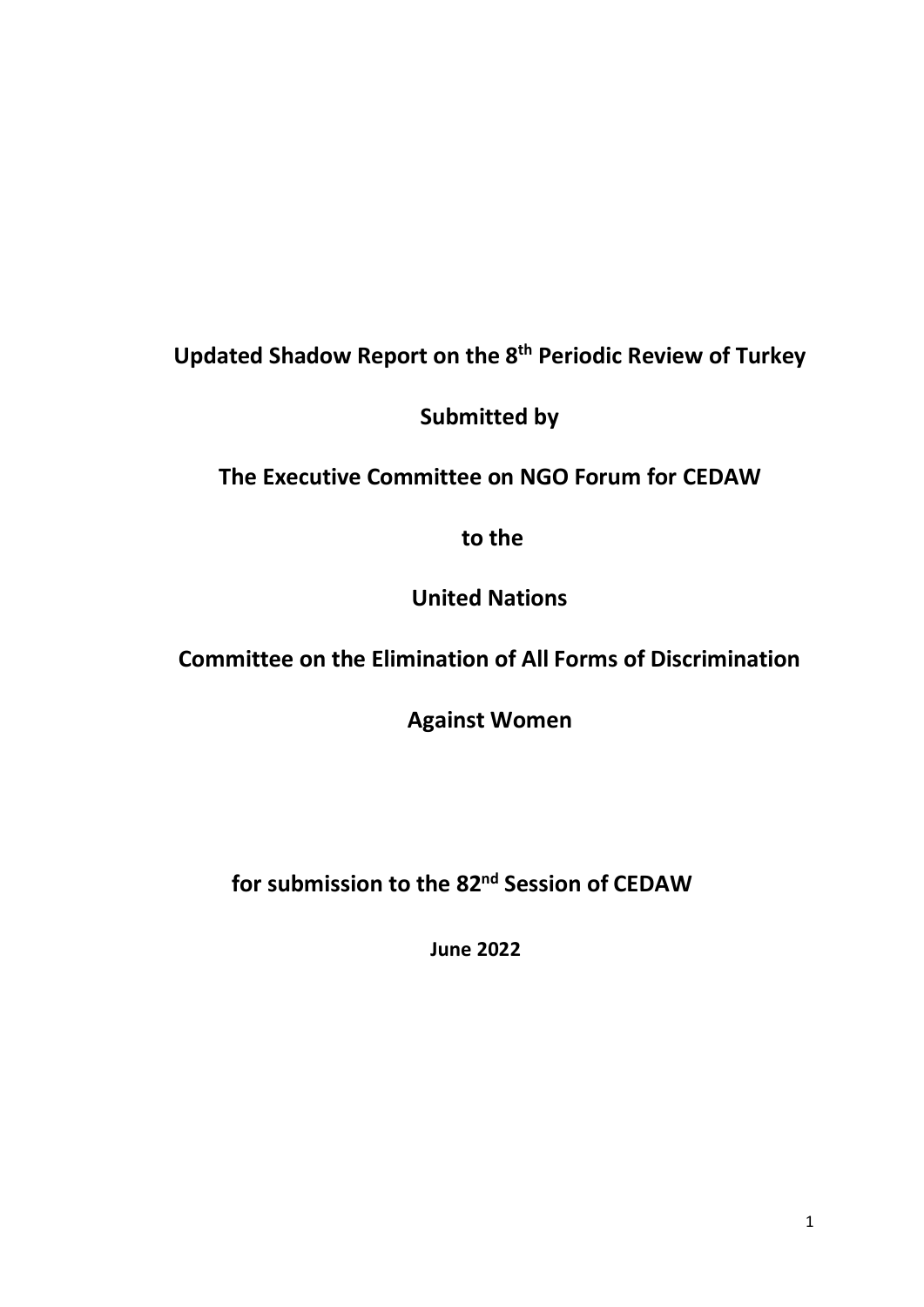#### **INTRODUCTION**

- 1. This Shadow Report<sup>1</sup> is an updated version of the Shadow Report prepared for the  $8<sup>th</sup>$ Periodic Review in 2021 and aims to draw attention to discrimination against women and girls in Turkey. The forms of discrimination experienced have been grouped under 5 headings: Legal Framework, Participation in Political Life and Decision-making Mechanisms and Special Temporary Measures, Employment, Education and Violence against Women (VAW). The discrimination faced by women with disabilities, LBTI+women, refugees, asylum-seekers and migrant women and girls is discussed under each heading.
- 2. **Since 2016, none of the CEDAW Committee Recommendations have been implemented or progress made regarding findings of the Shadow Report on the 7 th Periodic Review including those highlighted by the Committee in the Concluding Observations.<sup>2</sup>**
- 3. The introduction of a legal package called the "internal security law"<sup>3</sup> ushered a period of significant regression of rights and freedoms. This process **transformed into a phase of re-designing the entire legal system in the aftermath of the state of emergency, declared on 20th July 2016.** A constitutional amendment, enacted following a referendum during the state of emergency, ended the parliamentary system of government. **A healthy and effective separation of powers between legislature, executive and judiciary has not been ensured within the Constitutional structure<sup>4</sup> as powers continue to accumulate at the Presidential level.<sup>5</sup> All the legal regulations and amendments, introduced in violation of the Constitution and international standards, have rendered institutions dysfunctional and put independent and impartial Non-governmental Organizations (NGOs), primarily**

**.** 

Law, the Law on the Gendarmerie's Organization, Duties and Authorities, and Some [Other] Laws <sup>4</sup> CEDAW/C7TUR/Q/7, paragraph 8

<sup>&</sup>lt;sup>1</sup> The Executive Committee on NGO Forum for CEDAW consists of 20 independent gender-based women's and LBTI+ organisations that are working to promote and protect women's and LBTI+ rights. However, this report is the product of a collaborative effort including many other women's rights organisations.

<sup>2</sup> CEDAW/C7TUR/Q/7, paragraphs 9, 10 and 11

<sup>&</sup>lt;sup>3</sup> <https://www.tbmm.gov.tr/kanunlar/k6638.html> The Law no. 6638 on Amending the Police Powers and Duties

<sup>5</sup> [https://www.avrupa.info.tr/sites/default/files/uploads/Memo\\_Turkey\\_TR.pdf](https://www.avrupa.info.tr/sites/default/files/uploads/Memo_Turkey_TR.pdf)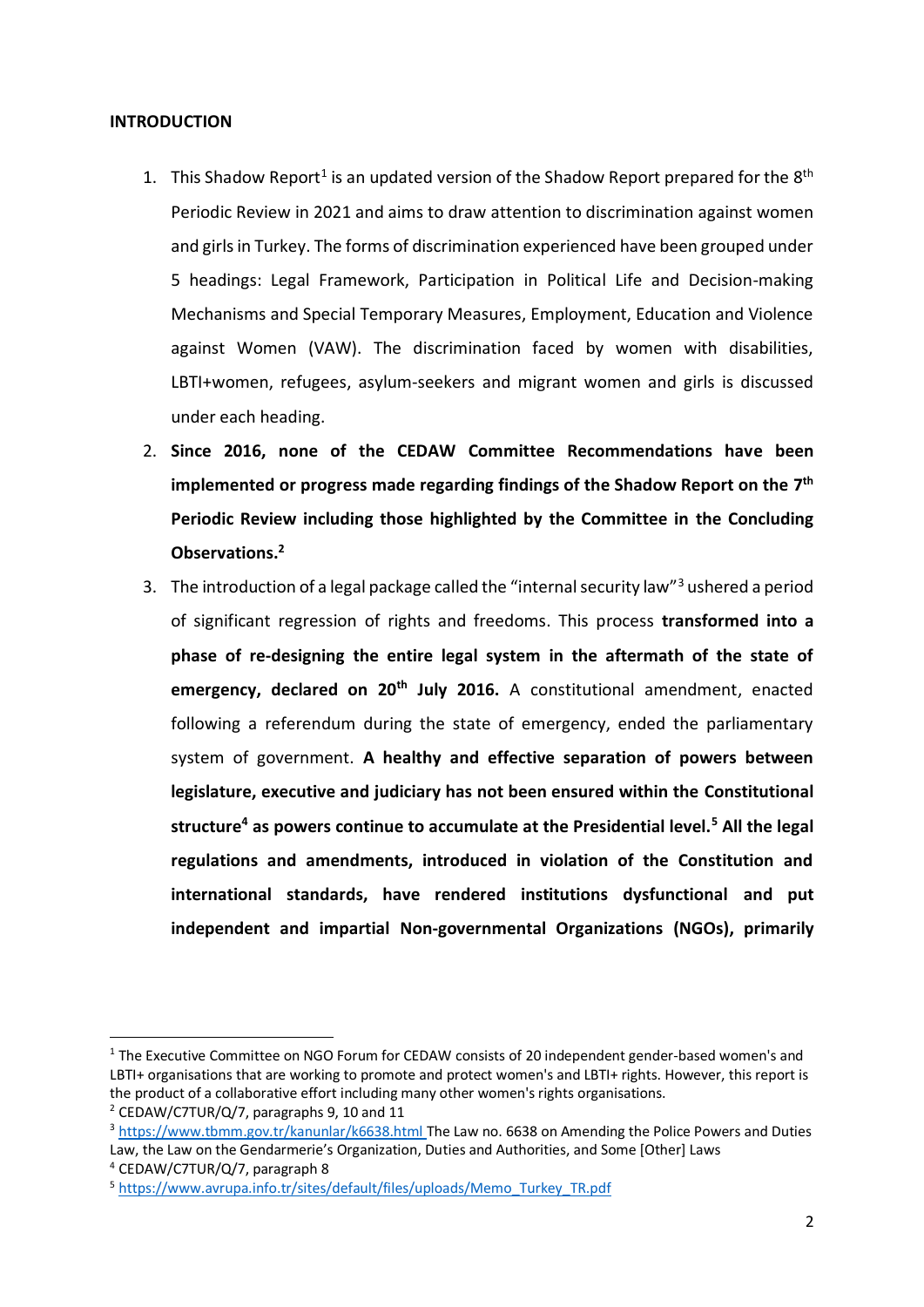**women's organisations, at risk of being closed down<sup>6</sup> or being appointed trustees by the Ministry of the Interior.**

4. **All these changes within the legal system and increasing autocratic tendencies have directly impacted women's rights and significantly limited and reduced the activities of independent women's organisations**. Democracy and freedom to participate are ignored and prevented through legal amendments, resulting in **a complete absence of legal security.** The constitutional debate introduced by government in February 2021 yields possibilities leading to new anti-democratic practices.<sup>7</sup> First, a Human Rights Action Plan<sup>8</sup> containing goals to expand human rights and freedoms was announced on 2nd March 2021, and then came **the announcement on 19th March 2021 of withdrawal from the Istanbul Convention with a presidential decree issued at midnight, revealing reason for concern.**<sup>9</sup> A campaign, initiated in 2020 with support from government officials,<sup>10</sup> men's groups, cults and media opposing the Convention, was concluded with a notification to the Council of Europe of the decision to withdraw from the Istanbul Convention in utter disregard of women, women's organisations, Parliament and Constitutional provisions.**<sup>11</sup> The campaign against the Convention, backed by government, proceeded by targeting independent women's organisations, LBTI+women and LBTI+women's organisations,<sup>12</sup> attacking Law no. 6284 on the Protection of the Family and the Prevention of Violence against Women (Law no.6284) and finally CEDAW and even the Lanzarote Convention.<sup>13</sup>** No state institution, including the General Directorate on the Status of Women (GDSW) or the Committee on Equality of Opportunity for Women and Men (KEFEK), reacted to the decision or provided explanations. **Turkey's unprecedented withdrawal from the**

-

<sup>6</sup> <https://siviltoplumsusturulamaz.org/>

<sup>7</sup> <https://bianet.org/archives/search?utf8=%E2%9C%93&q=women%27s+coalition&sec=english>

<sup>8</sup> <https://www.bbc.com/turkce/haberler-turkiye-56270862>

<sup>&</sup>lt;sup>9</sup> [https://kadinkoalisyonu.org/the-istanbul-convention-is-a-guarantee-for-womens-and-lgbtis-human-rights](https://kadinkoalisyonu.org/the-istanbul-convention-is-a-guarantee-for-womens-and-lgbtis-human-rights-the-istanbul-convention-saves-lives/)[the-istanbul-convention-saves-lives/](https://kadinkoalisyonu.org/the-istanbul-convention-is-a-guarantee-for-womens-and-lgbtis-human-rights-the-istanbul-convention-saves-lives/)

<sup>10</sup> [https://www.gazeteduvar.com.tr/politika/2020/07/02/numan-kurtulmus-istanbul-sozlesmesinin](https://www.amnesty.org.tr/icerik/vazgecmiyoruz-istanbul-sozlesmesinin-eksiksiz-uygulanmasini-talep-et)[imzalanmasi-yanlisti](https://www.amnesty.org.tr/icerik/vazgecmiyoruz-istanbul-sozlesmesinin-eksiksiz-uygulanmasini-talep-et) 

<sup>&</sup>lt;sup>11</sup> [https://global.tbmm.gov.tr/docs/constitution\\_en.pdf](https://global.tbmm.gov.tr/docs/constitution_en.pdf)

According to the Constitution, withdrawal from a convention on fundamental rights and freedoms cannot be regulated through a Presidential decree.

<sup>&</sup>lt;sup>12</sup> [https://www.evrensel.net/haber/428580/ankarada-kadin-meclislerinin-istanbul-sozlesmesi-eyleminde-iki](https://www.evrensel.net/haber/428580/ankarada-kadin-meclislerinin-istanbul-sozlesmesi-eyleminde-iki-gozalti)[gozalti](https://www.evrensel.net/haber/428580/ankarada-kadin-meclislerinin-istanbul-sozlesmesi-eyleminde-iki-gozalti)

<sup>&</sup>lt;sup>13</sup> [https://www.amerikaninsesi.com/a/icisleri-bakani-suleyman-soylu-lgbt-sapkinlari-twitter-tweet-uyari](https://www.amerikaninsesi.com/a/icisleri-bakani-suleyman-soylu-lgbt-sapkinlari-twitter-tweet-uyari-nefret/5762054.html)[nefret/5762054.html](https://www.amerikaninsesi.com/a/icisleri-bakani-suleyman-soylu-lgbt-sapkinlari-twitter-tweet-uyari-nefret/5762054.html)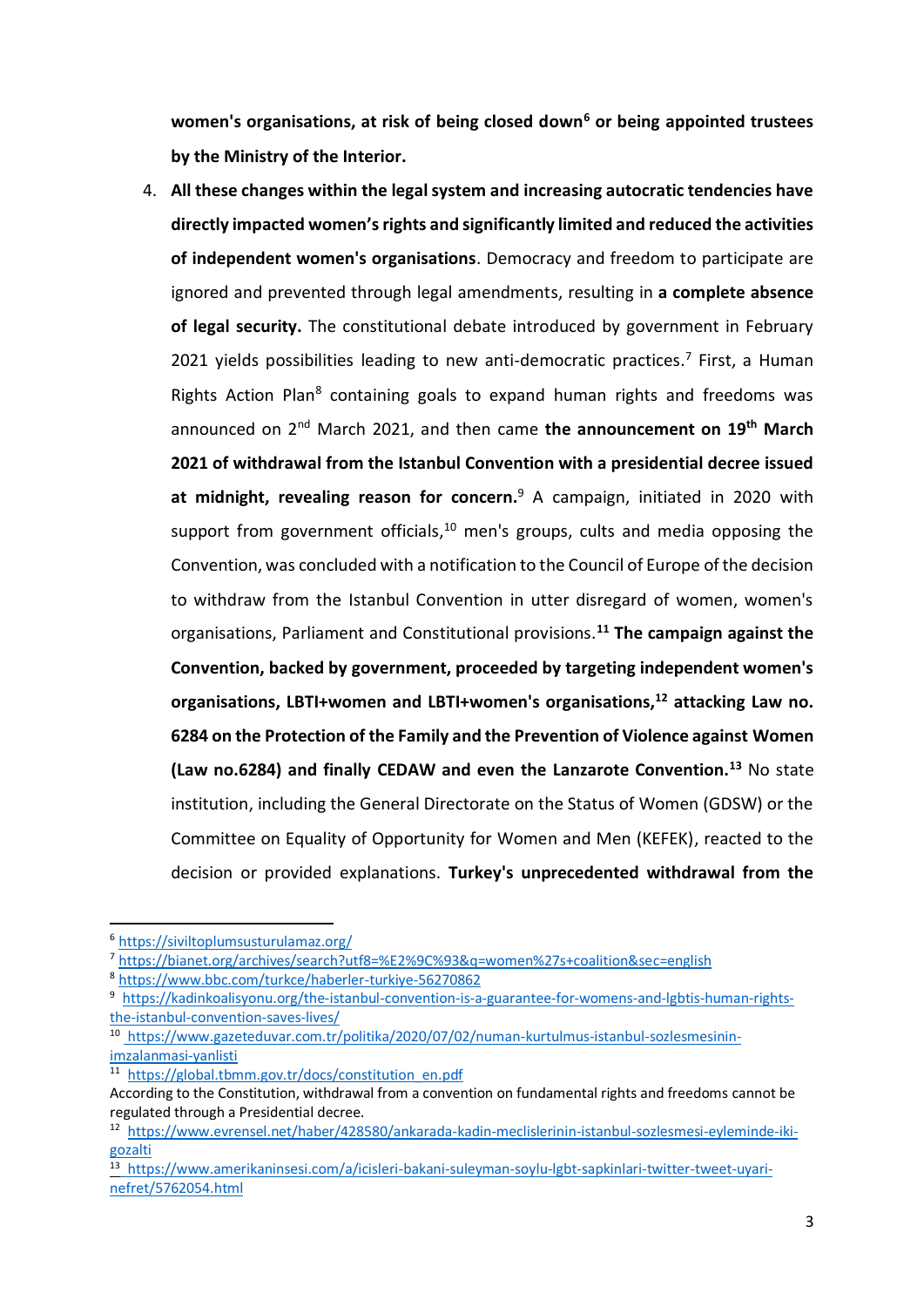**Convention, as the first signatory, constitutes a grave threat to the struggle for women's rights and the implementation of Law no. 6284 and CEDAW.**

- 5. **The GDSW,** the "so-called" national mechanism**, has lost its function and become invisible.** Meanwhile, equality institutions, including **KEFEK, the Human Rights and Equality Institution of Turkey (HREIT) and the Ombudsman Institution (KDK), are not only unable to fulfil their duties and responsibilities, but HREIT, in particular, is leading campaigns against the Istanbul Convention and Law no. 6284.** There is currently no institution left to advocate for women's rights and develop policies with a gender equality (GE) perspective.
- 6. The GDSW does not involve women's NGOsin any activities including the preparations of the Country Report or policies that will affect women. **Policies, which are not developed with a participatory approach, are stripped of GE elements.** Furthermore, all activities are limited to the protection of the family and removal of the definition of ''gender'' and the concept of "the individual" from all documents (Development Plans, Action Plans etc.) prepared by public institutions, demonstrating that the obligations related to promoting GE have been abandoned.
- 7. **This serious shift in paradigm means, the discourse and actions of collective political will, which does not recognize women as individuals, defining them within the family and by virtue of motherhood, are becoming increasingly extreme.** Despite constant criticism from NGOs for its continued failure in developing women-centred policies, the government seems to be persistent in pursuing and implementing policies with family focus and failing to recognize women as individuals. While developing such strategies and policies, **instead of women's and LBTI+women's NGOs who have always created a climate of solidarity at the local, national and international level, making significant contributions to all legislation enacted for women's rights, the government has been highlighting the support of governmentorganised non-governmental organisations (GONGOs), whose numbers have grown exponentially, as if they were independent NGOs**.
- 8. Furthermore, **they label women and human rights advocates who do not share their views and prefer different lifestyles as terrorists,** detaining them, targeting them and threatening to close down their organisations. LBTI+women are openly declared deviant and targeted. Lawsuits are being filed against gender and rights-based NGOs,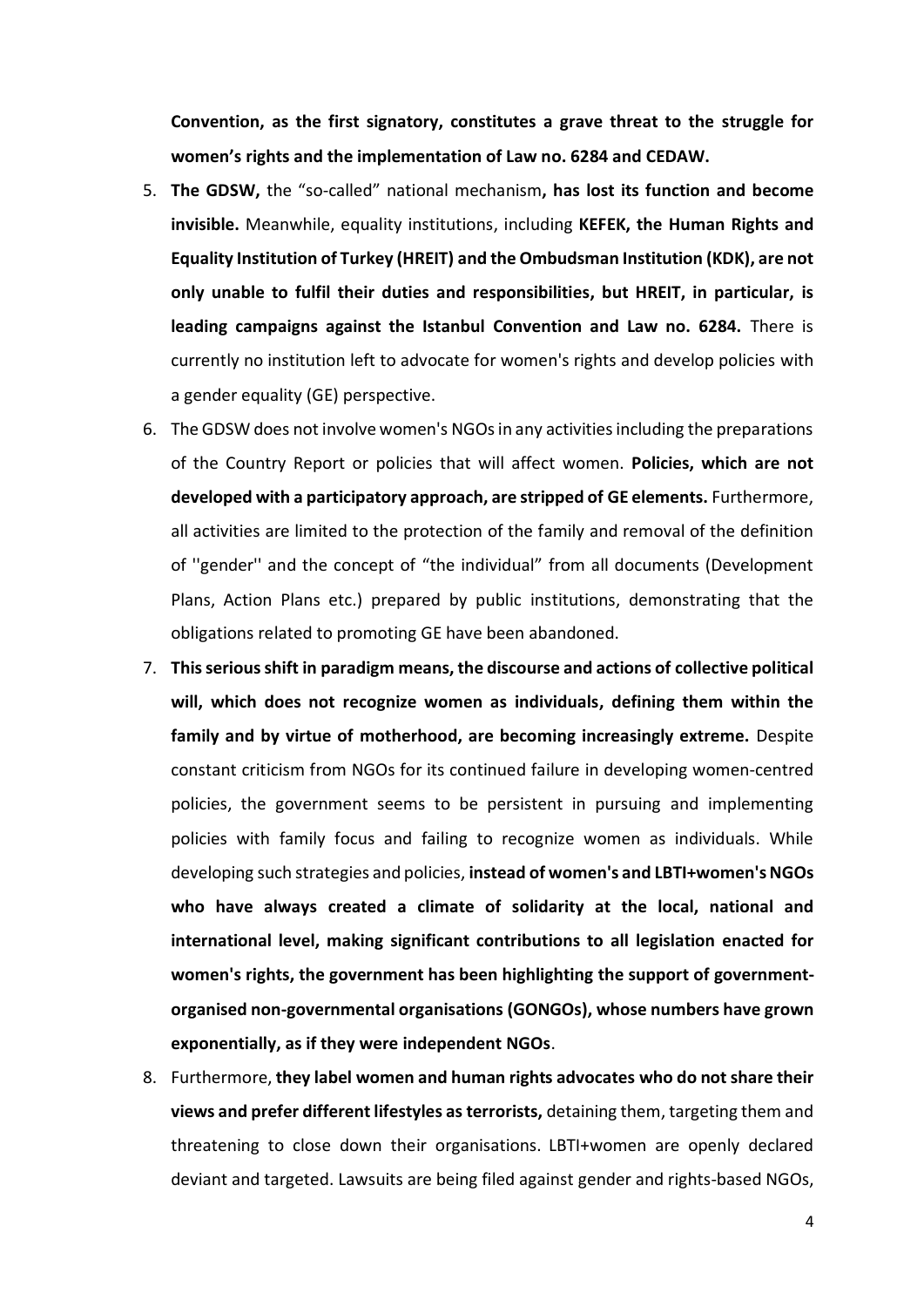alleging engagement in "unlawful and immoral activities", and even the Ministry of Family and Social Services (MoFSS) began to demand participation in these lawsuits. LBTI+ organizations, on the other hand, are declared deviant and targeted by highlevel public authorities.<sup>14</sup> An investigation has been launched against the Ankara, Diyarbakır, İstanbul, İzmir, Urfa and Van Bar Associations, who condemned the hate speech of the President of Religious Affairs, describing LBTİ+s as "deviant".<sup>15</sup> Due to the Boğaziçi University protests, investigations were launched against students and the LBTİ+ Student Club was closed.<sup>16</sup> Furthermore, a lawsuit has been filed, on various procedural grounds, against Tarlabaşı Community Center, which was systematically targeted by Islamic press for including sexual orientation and gender identity in their gender education program for children.<sup>17</sup>

- 9. The **Country Report** is **riddled with contradictory and inaccurate information.** A significant portion of the limited gender-disaggregated data is outdated, misleading and contradictory, and are maintained by public institutions and organisations, not shared with CSOs or made public. Although some of the awareness raising trainings on GE and VAW, mentioned in the Country Report and claimed to be organised by various public institutions like the GDSW, were completed over 10 years ago (eg: training for law enforcement, religious officials or health workers) and participants have either retired or left their positions, the government continues to submit the same data in every periodic review, as if it were new. **Since 2015, no information has been provided regarding the design, type, location, trainers qualifications or the content of these trainings and impact analyses are either not performed or not shared.**
- 10. GE and discrimination have been removed altogether in the 11<sup>th</sup> Development Plan (2019-2023), **broader policies and the policy documents of all ministries**.

-

<sup>14</sup> <https://www.bbc.com/news/world-europe-55901951>

[https://www.duvarenglish.com/in-new-hate-speech-turkish-interior-minister-soylu-says-lgbti-associations](https://www.duvarenglish.com/in-new-hate-speech-turkish-interior-minister-soylu-says-lgbti-associations-funded-from-abroad-news-60010)[funded-from-abroad-news-60010](https://www.duvarenglish.com/in-new-hate-speech-turkish-interior-minister-soylu-says-lgbti-associations-funded-from-abroad-news-60010)

<https://kaosgl.org/en/single-news/hate-speech-from-the-president-of-turkish-religious-affairs>

<sup>15</sup> [https://kaosgl.org/en/single-news/what-happened-after-the-hateful-khutbah-of-the-religious-affairs](https://kaosgl.org/en/single-news/what-happened-after-the-hateful-khutbah-of-the-religious-affairs-administration-of-turkey)[administration-of-turkey](https://kaosgl.org/en/single-news/what-happened-after-the-hateful-khutbah-of-the-religious-affairs-administration-of-turkey)

<sup>16</sup> [https://ifex.org/turkey-hundreds-of-arrests-and-lgbtqi-students-targeted-in-crackdown-on-bogazici](https://ifex.org/turkey-hundreds-of-arrests-and-lgbtqi-students-targeted-in-crackdown-on-bogazici-%20university-protests/)[university-protests/](https://ifex.org/turkey-hundreds-of-arrests-and-lgbtqi-students-targeted-in-crackdown-on-bogazici-%20university-protests/)

<https://www.al-monitor.com/originals/2021/02/interior-minister-soylu-bogazici-istanbul-lgbt-protests.html>

<sup>17</sup> <https://www.sivilsayfalar.org/2022/03/03/tarlabasi-toplum-merkezi-kapatilma-tehditi-altinda/>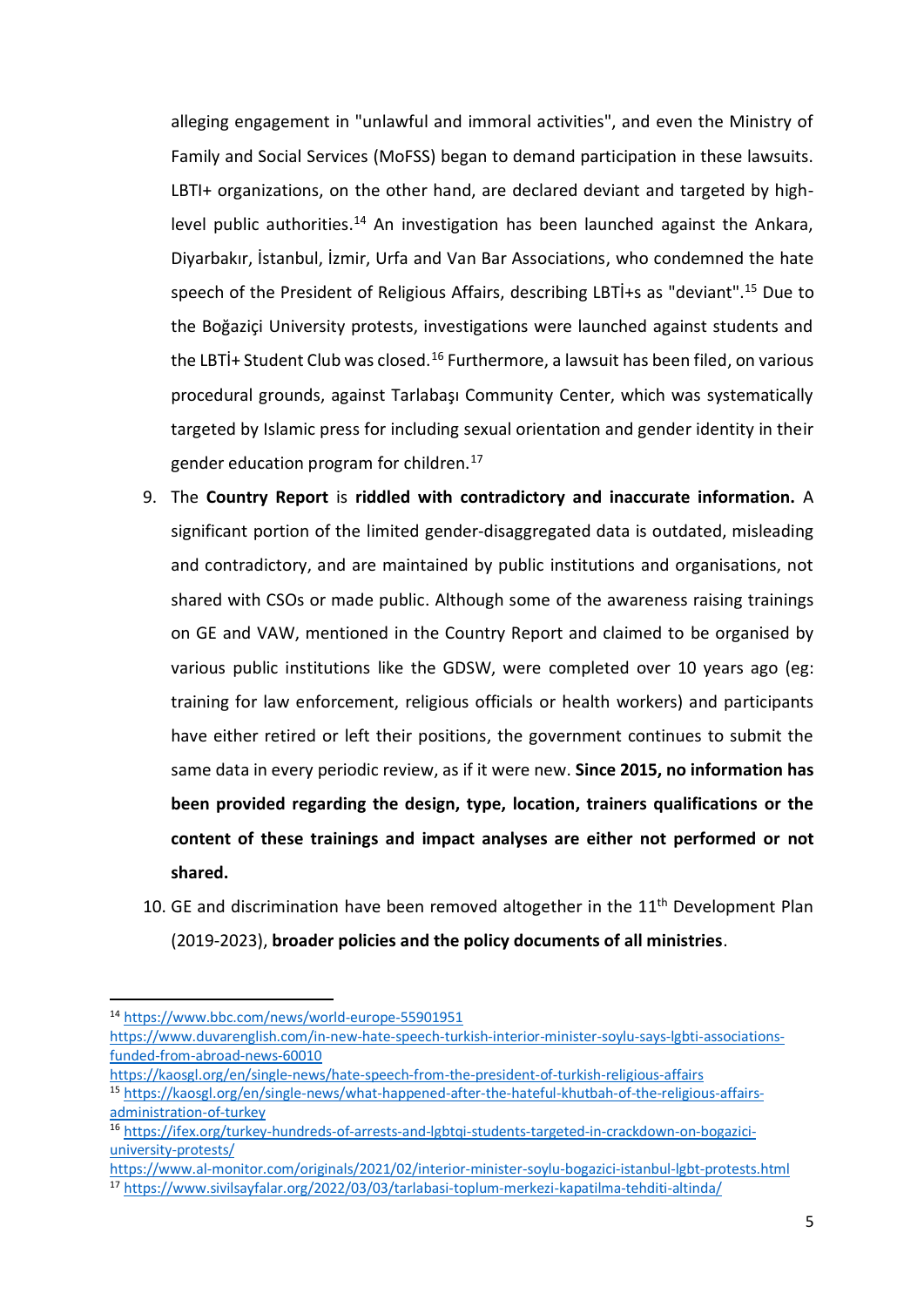11. **The inadequate implementation of "the welfare state principle" has made women, the most visible face of poverty and the largest group applying for social assistance.**  The pandemic has led to greater unemployment, dispossession, and poverty among women with an ever-growing impact in every field.

#### **LEGAL FRAMEWORK**

**.** 

### **Chronic Shortcomings and Regression:**

- 12. **In the 36 years since Turkey became party to CEDAW, barely any progress has been achieved in the prevention of discrimination and violence against women or in implementing GE. While it was hoped that the existing chronic gaps, would one day be addressed, intention to abandon even the existing legal commitments has been clearly announced for the first time, with the withdrawal from the Istanbul Convention as the first major step in this direction.**
- 13. After the positioning of the President as the single Executive power, all public institutions and organisations, primarily the judiciary, were restructured parallel to the regression in legislation. The Council of Judges and Prosecutors (CJP) was restructured to be more dependent on the Executive. **Consequently, ''Judiciary'' has become one of the least trusted institutions in Turkey.<sup>18</sup>** Another step towards increased influence of the Executive on judiciary, was a legal amendment to the Attorneys' Law no. 1136, making it possible to establish multiple Barr Associations in one province, despite opposition from all Barr Associations. **The 2022 amendment aims to place attorneys under the control of the Executive by establishing 'GONGO'**  Barr Associations.<sup>19</sup> Using the state of emergency as a pretext, several municipalities were appointed trustees, which placed them directly under the authority of the Executive.<sup>20</sup> The advisory, support and equality units, which had been established for VAW within municipalities were closed down. Efforts to also place civil society under the influence of the Executive gained momentum with the closure of rights-based women's organisations. Additional legal regulations introduced in 2021 were added

<sup>18</sup> <https://www.sozcu.com.tr/2020/gundem/yargitay-baskani-da-yargidan-sikayetci-5665659/> <http://sodev.org.tr/sodev-yargi-bagimsizligi-ve-yargiya-guven-arastirmasi-raporu-aciklandi/>

<sup>19</sup> <https://www.dw.com/tr/%C3%A7oklu-baro-d%C3%BCzenlemesi-tbmmde-kabul-edildi/a-54136119>

<sup>20</sup> <https://www.cumhuriyet.com.tr/haber/kayyimlarin-ilk-isi-kadin-merkezlerini-kapatmak-oldu-717802>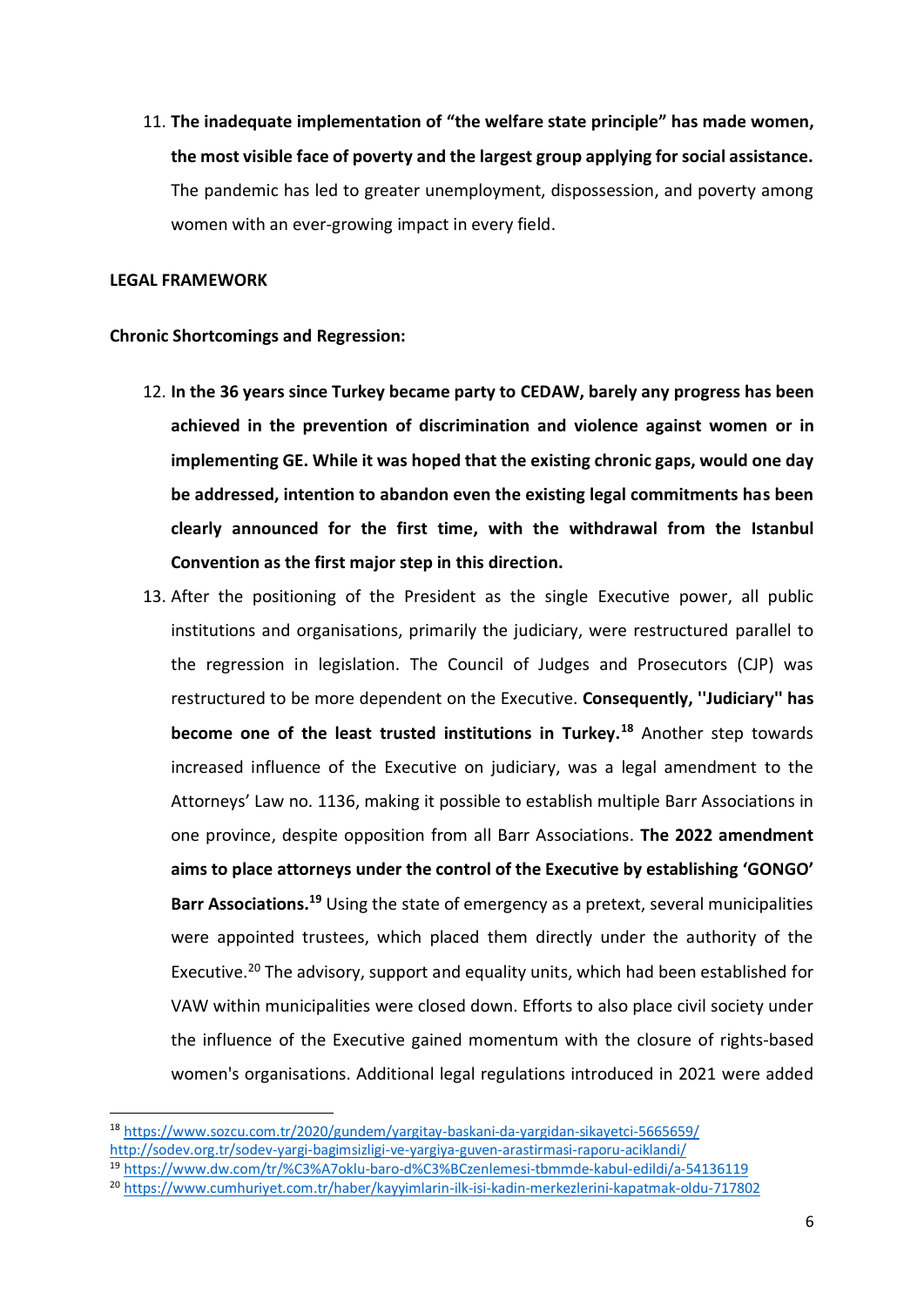to the already restrictive legal framework provided by Law no. 2860 on Collection of Aid and Law no. 5253 on Associations regarding freedoms of NGOs.<sup>21</sup>

14. **Women with disabilities<sup>22</sup>, refugee, asylum seeker and migrant women<sup>23</sup>, and elderly women<sup>24</sup> facing intersectional discrimination, living in difficult contexts, cannot exercise their fundamental rights and freedoms and the crimes committed against them often go unpunished.**

# 15. **The chronic gaps awaiting progress for the last 36 years are as follows:**

- Comprehensive legislation on preventing discrimination, in accordance with the Convention, is yet to be introduced.<sup>25</sup>
- Turkey has neither a constitutional provision on equal political representation nor a parity law on its agenda.
- Civil Code amendments on the following issues have been demanded for years:
	- Increasing the minimum marriage age to  $18$ ,
	- Ensuring that women can keep their own surnames after marriage and give their surnames to their children,
	- Eliminating the 300-day waiting period for divorced women before remarrying,
	- **Applying the regime of participation in property acquired prior to divorce** to marriages before 2002.
- 16. **Non-implementation or insufficient implementation of national and international legislation regarding existing rights and freedoms is deepening every day:**

<sup>1</sup>  $21$  Law no. 7262 on Preventing Financing of Proliferation of Weapons of Mass Destruction. While the abundance of legislation in the context of legal activity is a chronic issue, the Presidential System of Government has transformed the introduction of ''legal packages,'' introducing individual amendments to laws on different subjects, which should normally be an exception, into a rule by squeezing various restrictions to fundamental rights and freedoms, and controversial topics into package laws, leading to the enactment of such laws with less opposition and public debate.

<sup>&</sup>lt;sup>22</sup> Law no. 5378 on accessibility was extended for the second time in 2020, "the Year of Accessibility", using the pandemic as a pretext.

<sup>23</sup> [https://www.evrensel.net/haber/423282/multeci-kadinlar-cinsel-siddete-maruz-kaliyor-kurumlara](https://www.evrensel.net/haber/423282/multeci-kadinlar-cinsel-siddete-maruz-kaliyor-kurumlara-guvenmedigi-icin-basvurmuyor)[guvenmedigi-icin-basvurmuyor](https://www.evrensel.net/haber/423282/multeci-kadinlar-cinsel-siddete-maruz-kaliyor-kurumlara-guvenmedigi-icin-basvurmuyor)

The ''pilot province'' practice for refugees restricts access to services and rights for women, trying escape violence, live alone or are single parents.

<sup>24</sup> [https://tr.sputniknews.com/turkiye/202103251044112314-87-yasindaki-kadinin-dogdugundan-beri-kimligi](https://tr.sputniknews.com/turkiye/202103251044112314-87-yasindaki-kadinin-dogdugundan-beri-kimligi-yok/)[yok/](https://tr.sputniknews.com/turkiye/202103251044112314-87-yasindaki-kadinin-dogdugundan-beri-kimligi-yok/)

 $25$  The provision in Article 122 of the Turkish Penal Code has many shortcomings addressing a very small portion of discriminatory acts in an indirect manner.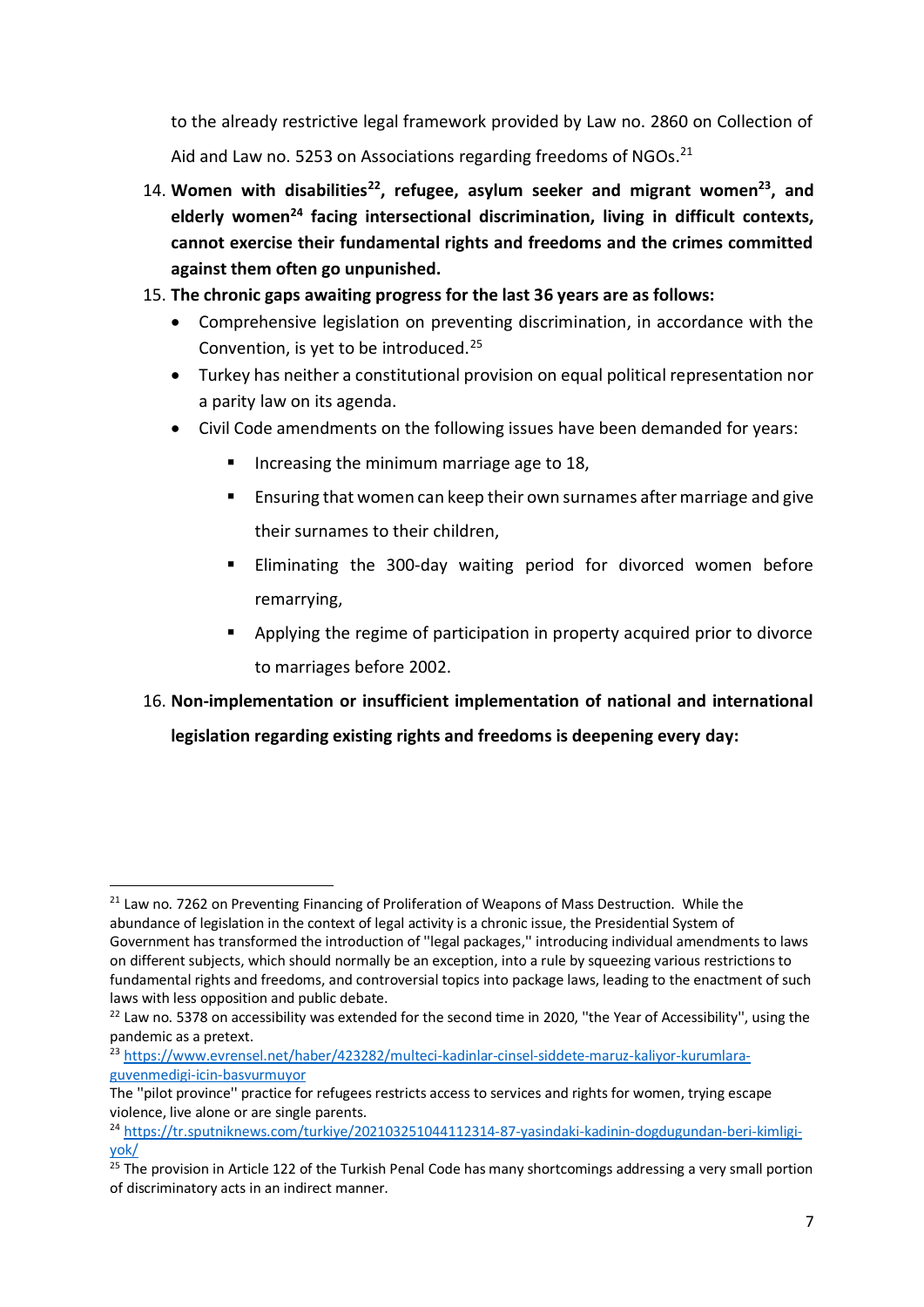- Most legal practitioners focus on protecting the family and refrain from ''exaggerating''<sup>26</sup> the issue of VAW, making the **implementation of Law no. 6284 particularly challenging.**
- Courts still allow child marriage due to legal proceedings such as "adjustment of age" and "being allowed in emergencies" leaving children's rights unprotected.<sup>27</sup>
- Barriers hindering accessto adequate alimony are created for divorced women and their children, who live in poverty.
- Civil courts regard men, engaging in acts of violence and women, failing to fulfil their traditional roles as equally at fault in divorce cases, leading to sexist distribution of labour and ignorance of VAW crimes.
- Public hospitals are ordered not to perform abortions.<sup>28</sup>
- Provisions of the Penal Code are not implemented effectively against perpetrators of VAW, eg: psychological findings are not accepted as evidence in the absence of clear physical signs of violence, except for acts of serious injury or killing.
- No amendments have been made regarding the substantive or procedural rules in the Penal Code or Criminal Procedure Code, to ensure that gender-based violence and discrimination, including the widespread and different types of violence against women such as stalking, forced marriage and digital violence, will be criminalized to prevent impunity in accordance with international standards as mandated by the Istanbul Convention. However, random changes are made to abolish acquired rights without the knowledge of women's organizations or even parliamentarians.
- Because there is no security of law, with the withdrawal from the Istanbul Convention and uncertainty in all areas, **every proposal for legislative change raises concerns.<sup>29</sup>**
- $\bullet$  Hate crimes against LBTI+women are neither investigated nor prosecuted.<sup>30</sup>

[raporu.pdf](https://www.morcati.org.tr/attachments/article/370/kamu-hastaneleri-kurtaj-uygulamalari-arastirma-raporu.pdf)

<sup>26</sup> <https://tele1.com.tr/akpli-nergis-kadin-cinayetleri-abartiliyor-oldurulen-erkek-sayisi-bunun-12-kati-342766/>

<sup>27</sup><https://www.mevzuat.gov.tr/MevzuatMetin/1.5.4721.pdf> Article 124/II of the Turkish Civil Code

<sup>28</sup> [https://www.morcati.org.tr/attachments/article/370/kamu-hastaneleri-kurtaj-uygulamalari-arastirma-](https://www.morcati.org.tr/attachments/article/370/kamu-hastaneleri-kurtaj-uygulamalari-arastirma-raporu.pdf)

<sup>29</sup> <https://esikplatform.net/en/category/english/>

<sup>&</sup>lt;sup>30</sup> <https://kaosgl.org/en/single-news/we-are-forced-to-ask-the-state-to-stop-using-hate-speech>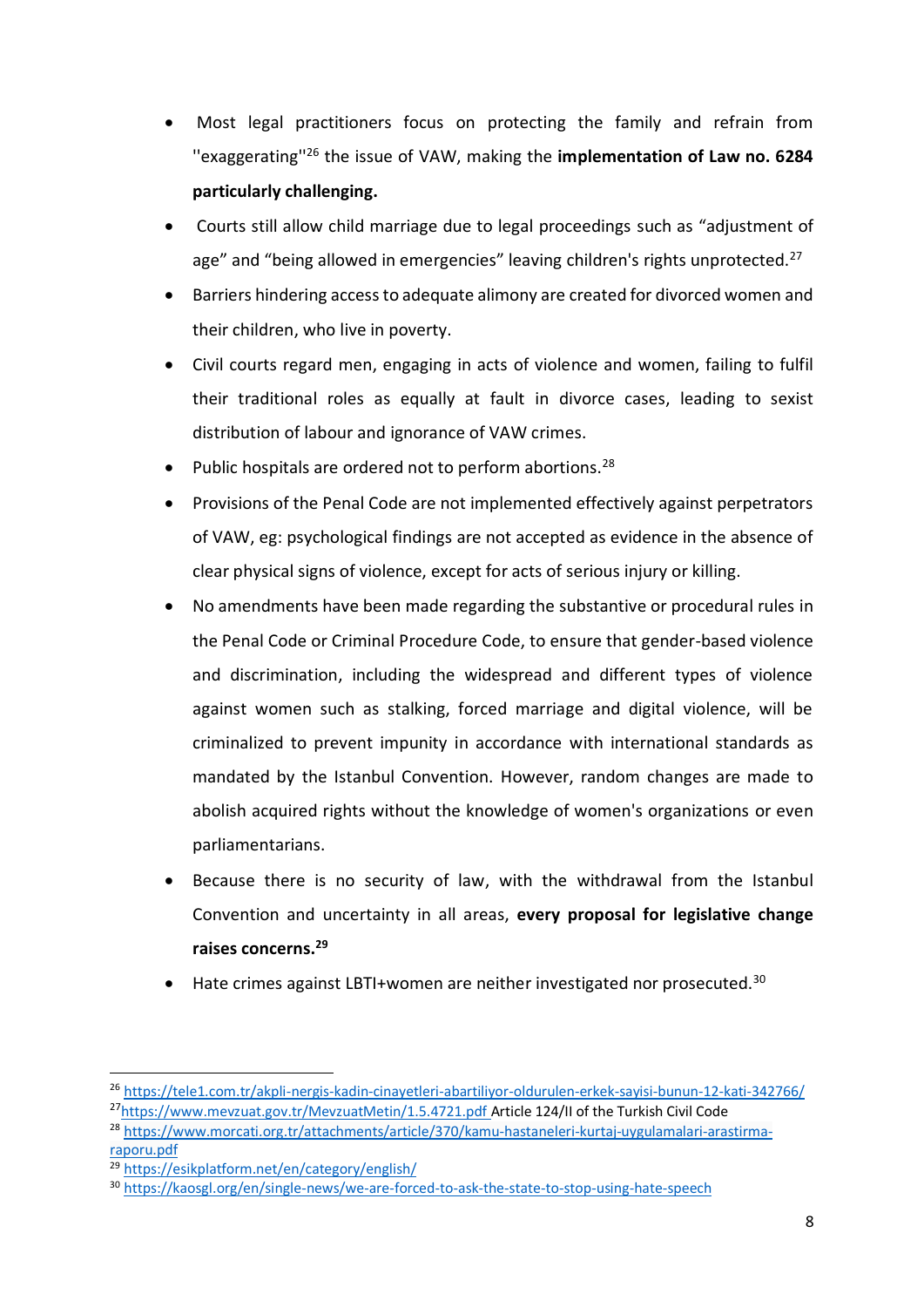- The Misdemeanour Law is exploited by law enforcement and watchmen to criminalise trans-women.<sup>31</sup>
- Women who had to kill their perpetrators to protect their own lives cannot benefit from articles on self-defence or reduced sentences.
- 17. **Despite the prohibition of compulsory mediation in VAW cases by the Istanbul Convention, since 2017, women have been forced to meet and reach settlements with perpetrators of violence. Withdrawal from the Convention has also increased concerns in this respect.** 
	- Protection of women's personal data is insufficient.
	- Perpetrators of VAW are granted reduced sentences for good conduct or unjust provocation, with justifications such as culture, customs, religion, traditions or socalled "honour".
	- In criminal proceedings, not requiring heavy sentences, decisions to defer announcement of judgment are rendered, committed perpetrators are protected by practices like probation, remission, pardon, etc. and policy of impunity and criminal injustice for discrimination and VAW continues.
- 18. No information is provided regarding mechanisms like protection desks mentioned in the 7<sup>th</sup> Country Report and Interim Report of 2018. The Draft Law on Judicial Support and Victim Services mentioned in Article 51 of the Interim Report is still pending. Regulations and pilot implementations that protect victims are not implemented, either.
- 19. **Further examples of regression include:**
	- The roadmap for shifting from established commitments in legislation was announced and adopted primarily in a 479-page report by the Divorce Committee, established in Parliament (2016), opening all legal regulations regarding discrimination and VAW to debate.
	- This Committee recommended removing GE from all official documents, developing proposals for amendments, making issuing injunction orders under Law no. 6284 difficult in the pretext of "protecting the family" and even proposed abolishing the Law entirely.

**<sup>.</sup>** <sup>31</sup> [https://kaosgldernegi.org/images/library/2020human-rights-of-lgbti-people-2019-report-1.pdf](about:blank)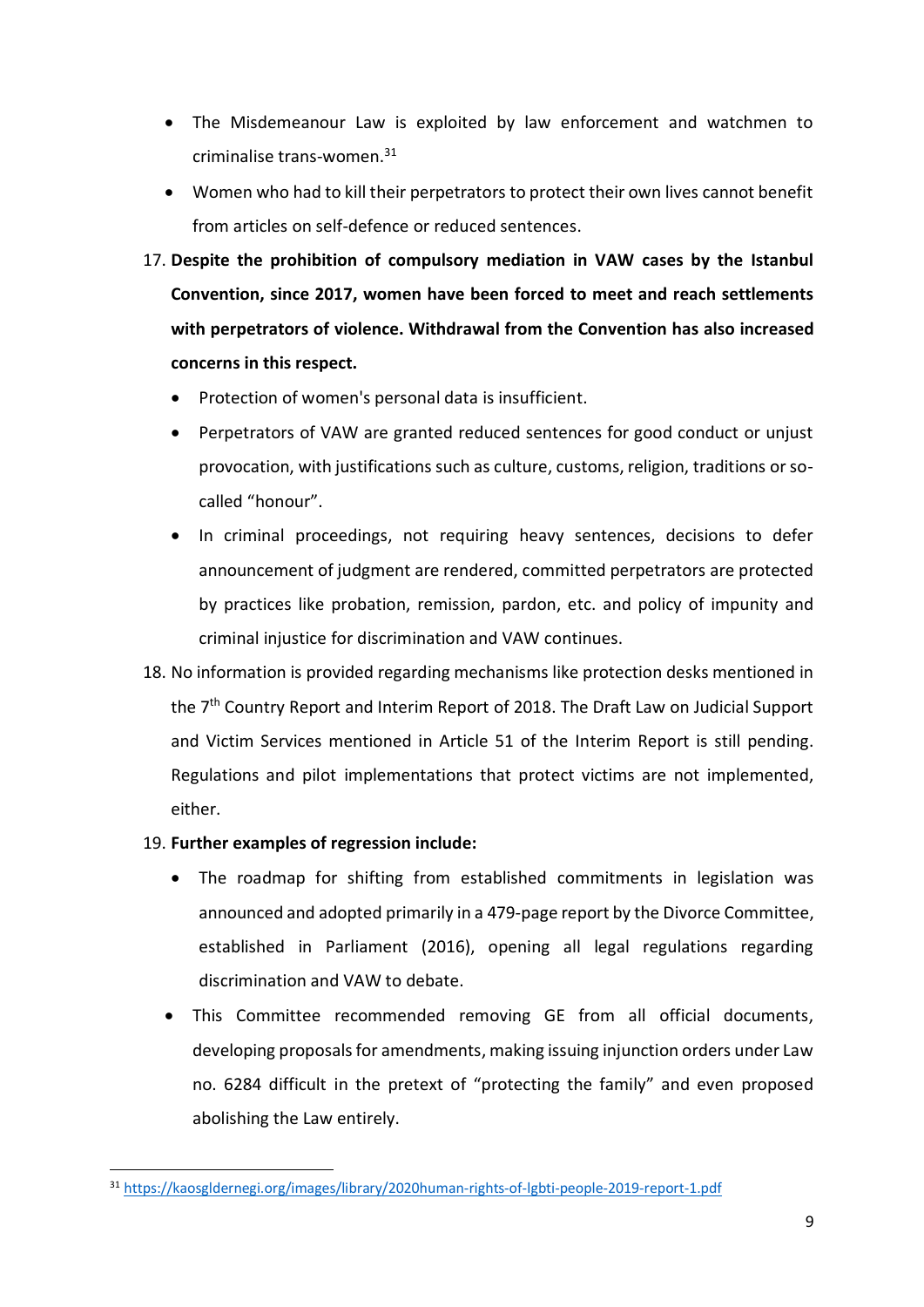- Its proposals on women's surnames, marriage age, alimony and property regimes in the Civil Code and Article 103 of the Penal Code, which regulates issues around sexual exploitation of children, which could mean pardoning child-aged early and forced marriages, are persistently kept on the agenda.
- It also proposed introducing mediation services mediated by graduates of theology using religious references for VAW and divorce cases, disempowering women, aiming to convince them to return to the context of violence.
- Such proposals have constantly been kept on the agenda by government officials and with debates organised, seeking only inputs from GONGOs and anti-women's rights groups. Crimes against women and perpetrators of such crimes are extolled by highest-ranking officials.
- Hate speech, targeting LBTI+women, from highest government officials has become prevalent.<sup>32</sup>
- 20. Following the discussion of **withdrawalfrom the Istanbul Convention the same men's groups, media and certain cults stated that CEDAW would be next.<sup>33</sup>**
- 21. **These debates and amendments resulted and will continue to result in a lack of systematic and continuous implementation of CEDAW.**

# **COVID-19:**

**.** 

*22.* Under the extraordinary legal regime onset by COVID-19, VAW and domestic violence have increased in Turkey, just as they have globally.<sup>34</sup> While the State failed to introduce any special temporary measures, the CJP announced, in article 10 of its circular on Additional Measures for COVID-19 (30th March 2020), that *''injunction orders issued under Law no. 6284 must be considered<sup>35</sup> in a manner which does not negatively affect the health of those liable, due to the pandemic*.**''** This order, which

<sup>32</sup> [https://www.frontlinedefenders.org/en/statement-report/end-hate-speech-and-targeted-attacks-against](https://www.frontlinedefenders.org/en/statement-report/end-hate-speech-and-targeted-attacks-against-lgbti-people-turkey)[lgbti-people-turkey](https://www.frontlinedefenders.org/en/statement-report/end-hate-speech-and-targeted-attacks-against-lgbti-people-turkey)

<sup>33</sup> [https://www.yenicaggazetesi.com.tr/abdurrahman-dilipak-istanbul-sozlesmesinden-sonra-yeni-hedefin](https://www.yenicaggazetesi.com.tr/abdurrahman-dilipak-istanbul-sozlesmesinden-sonra-yeni-hedefin-ipucunu-verdi-435366h.htm)[ipucunu-verdi-435366h.htm](https://www.yenicaggazetesi.com.tr/abdurrahman-dilipak-istanbul-sozlesmesinden-sonra-yeni-hedefin-ipucunu-verdi-435366h.htm)

<sup>34</sup>[https://www.unwomen.org/en/news/stories/2020/4/statement-ed-phumzile-violence-against-women](https://www.unwomen.org/en/news/stories/2020/4/statement-ed-phumzile-violence-against-women-during-Pandemic)[during-Pandemic](https://www.unwomen.org/en/news/stories/2020/4/statement-ed-phumzile-violence-against-women-during-Pandemic) 

[https://www.kadinininsanhaklari.org/wp-content/uploads/2021/02/Salg%C4%B1nda-Kad%C4%B1n-Olmak-](https://www.kadinininsanhaklari.org/wp-content/uploads/2021/02/Salg%C4%B1nda-Kad%C4%B1n-Olmak-K%C4%B1sa-Rapor-Final.pdf)[K%C4%B1sa-Rapor-Final.pdf](https://www.kadinininsanhaklari.org/wp-content/uploads/2021/02/Salg%C4%B1nda-Kad%C4%B1n-Olmak-K%C4%B1sa-Rapor-Final.pdf)

<sup>35</sup> <https://www.hsk.gov.tr/Eklentiler/files/uu.pdf>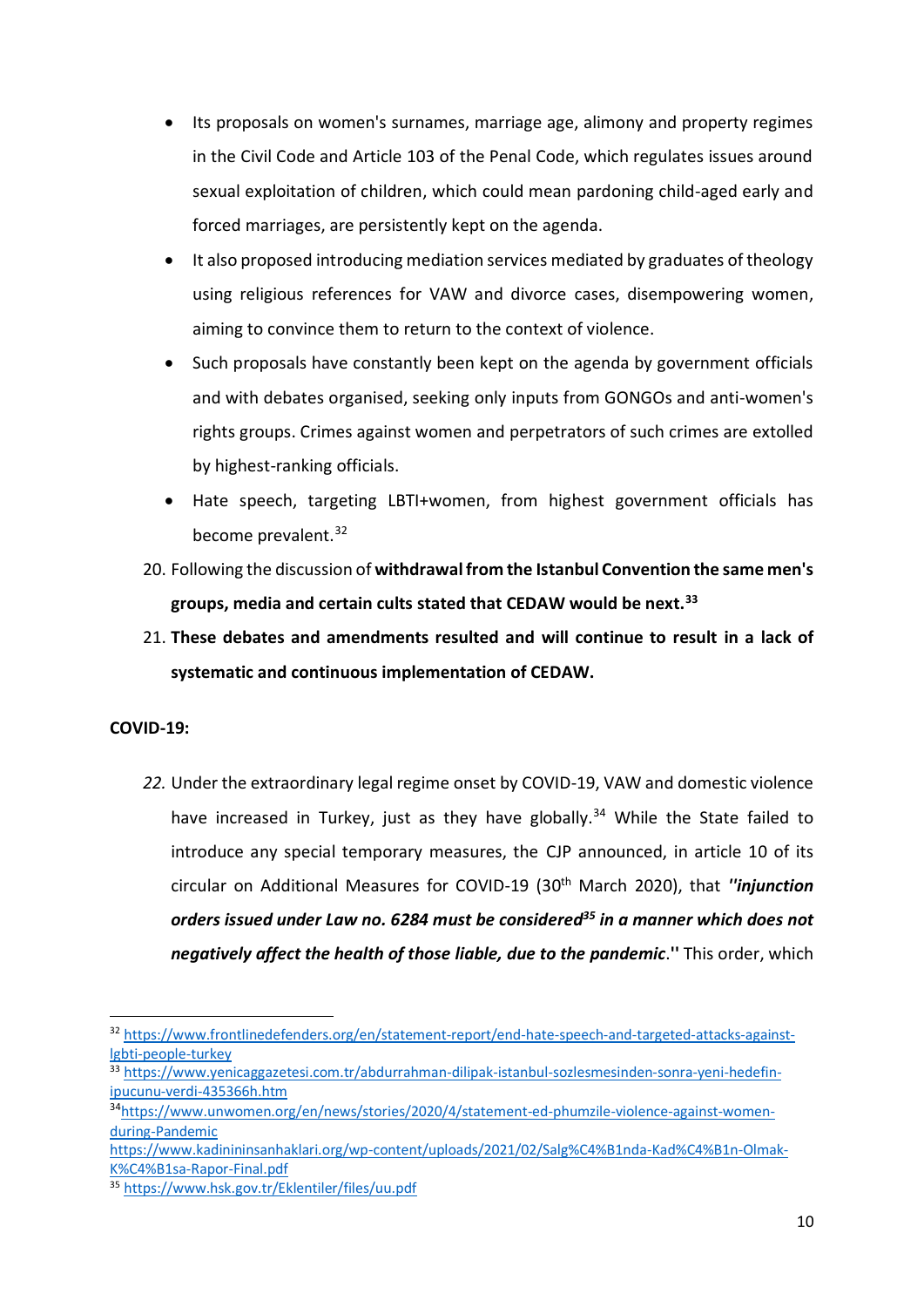is in violation of the law, instructed that judges may not issue restraining orders against perpetrators of violence using COVID-19 as a pretext.

- *23.* While most women, subjected to violence during the pandemic, do not have anywhere to plead their cases, prosecutors, courts and law enforcement officials, often provide misleading and/or incomplete information, preventing the women from accessing their rights to escape violence.<sup>36</sup>
- *24.* With amendments to legislation on execution of sentences (2020), as part of COVID-19 measures, perpetrators, convicted for acts of VAW were released without any precautions or informing victims and their families.

### **Call for Action:**

1

- a) Strong recommendations should be issued to the government to re-enact the legislative amendments directly impacting women's human rights, revive legal securities which were removed and implement the Constitutional provisions on equality.
- b) Obligations of the State in preventing discrimination and VAW, as per international customary law as observed in CEDAW GR 35, should be reiterated, including obligations related to sexual orientation and gender identity in accordance with CEDAW GRs 27 and 33. It should be highlighted that withdrawal from the Istanbul Convention does not end the commitment and obligation to prevent violence and discrimination against individuals with different sexual orientations or gender identities and immediate measures should be recommended.

# **PARTICIPATION IN POLITICAL LIFE AND DECISION-MAKING MECHANISMS AND SPECIAL TEMPORARY MEASURES**

25. **The call for protection of constitutional order, the Committee underlined in its Concluding Observations, has unfortunately gone unheeded. Basic human rights are diminishing by day. Even the slightest effort to seek one's rights, like 8 th March**

<sup>36</sup> [https://en.morcati.org.tr/reports/combating-violence-against-women-during-the-coronavirus-outbreak](https://en.morcati.org.tr/reports/combating-violence-against-women-during-the-coronavirus-outbreak-monitoring-report/)[monitoring-report/](https://en.morcati.org.tr/reports/combating-violence-against-women-during-the-coronavirus-outbreak-monitoring-report/)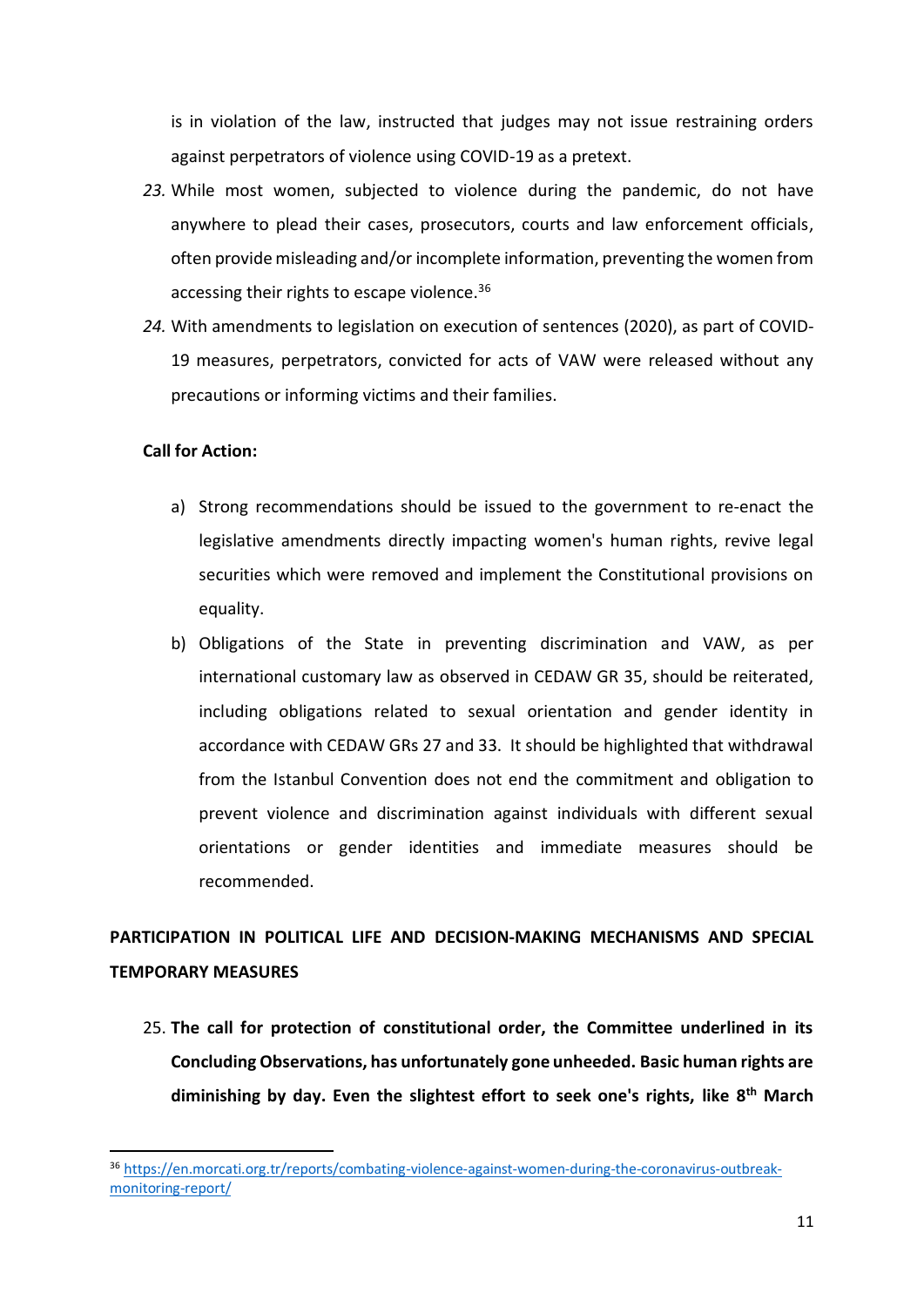**celebrations, results in imprisonment, investigations, detention and physical violence.<sup>37</sup> Finally, the unjust sentence and political ban given to the provincial chairperson of Istanbul for the main opposition party, reflects the barriers faced by all women in politics and decision-making mechanisms.<sup>38</sup>**

- 26. Independent women's organizations have been replaced by GONGOs in policymaking, decision-making and legislative processes.
- 27. **The limited participation of women in politics and public life demonstrates the systematic nature of ongoing sexist exclusion.**
- 28. **Turkey's rankings in international indices are clear indicators of the grave situation.**  Turkey ranked 92<sup>nd</sup> in 163 countries on the 2020 Social Progress Index, 162<sup>nd</sup> in equality of political power by gender, 133<sup>rd</sup> in 156 countries on the Global Gender Gap Index $^{39}$  and 114<sup>th</sup> in political participation.
- 29. **Political participation of women has not improved, either.** As of 2021, the ratio of women parliamentarians is 17.24% with only 1 woman minister. 34 provinces in 81 have no women Parliamentarians. Only 2 in 18 parliamentary committees are chaired by women (KEFEK and the Petition Committee),<sup>40</sup> no women Chairs of Parliament, only 2 women governors in 81 provinces. Only 8.54% of university rectors and 25.09% of ambassadors, 11,56% of mayors, $41$  11% of municipal council members, 3.7% of provincial council members and 3% of mukhtars are women. These numbers are extremely low compared with the global average (26%). **Structural, socio-economic and institutional barriers, inhibiting equal political participation, and violating the principles of CEDAW still exist.**
- 30. **There are no special measures to ensure the political participation of women with disabilities or data on their representation.**
- 31. **Participation of LBTI+women remain a red line in politics** and is never put on the political agenda. They are invisible to politics.<sup>42</sup>

<sup>37</sup> <https://www.bbc.com/turkce/haberler-turkiye-56355921>

<https://gazetekarinca.com/2017/03/kayyumlarin-ilk-hedefi-kadin-kurumlari-iste-kapatilan-52-kadin-merkezi/> 38 [https://m.bianet.org/english/print/261787-chp-responds-to-kaftancioglu-s-sentence-we-are-strong-you-are](https://m.bianet.org/english/print/261787-chp-responds-to-kaftancioglu-s-sentence-we-are-strong-you-are-weak-erdogan)[weak-erdogan](https://m.bianet.org/english/print/261787-chp-responds-to-kaftancioglu-s-sentence-we-are-strong-you-are-weak-erdogan)

<sup>&</sup>lt;sup>39</sup> [https://tr.euronews.com/2021/04/01/cinsiyet-esitsizligi-endeksi-nde-turkiye-156-ulke-aras-nda133-s-raya](https://tr.euronews.com/2021/04/01/cinsiyet-esitsizligi-endeksi-nde-turkiye-156-ulke-aras-nda133-s-raya-geriledi)[geriledi](https://tr.euronews.com/2021/04/01/cinsiyet-esitsizligi-endeksi-nde-turkiye-156-ulke-aras-nda133-s-raya-geriledi)

<sup>40</sup> <https://komisyon.tbmm.gov.tr/>

<sup>41</sup> [https://www.ysk.gov.tr](https://www.ysk.gov.tr/)

<sup>42</sup> <https://kaosgl.org/en/single-news/lsquoakp-could-not-reach-its-goal-with-hate-campaignrsquo>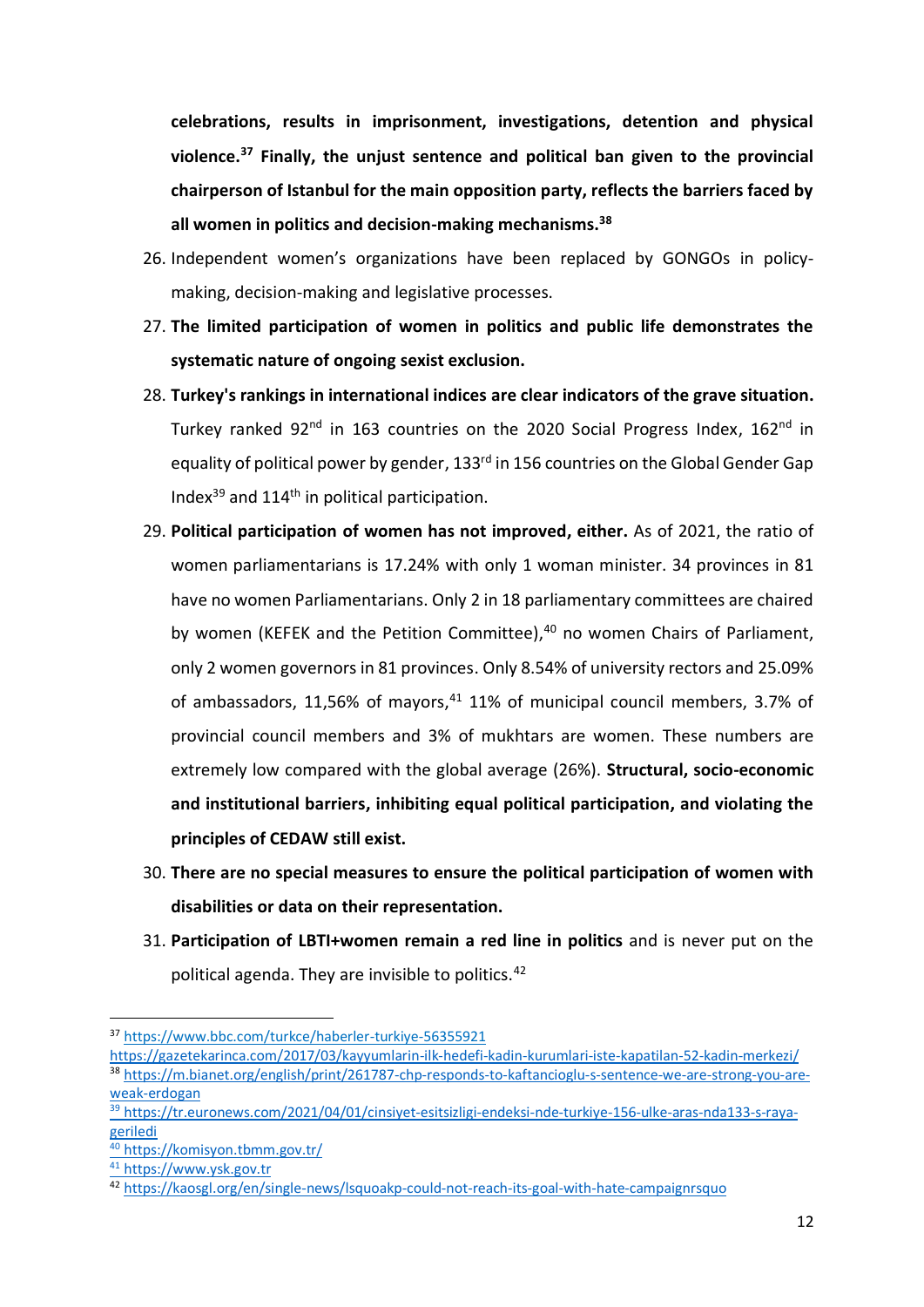32. **There are no positive developments in equal representation and participation since 2016. Therefore, our observations and calls for action have not changed.** 

# **Call for Action:**

- a) Constitutional provisions and a parity and equal representation law should be enacted to ensure equal representation and participation of women.
- b) All laws on political parties and elections should be amended to align with equal representation and participation of women.
- c) The political participation and representation rights of LBTI+women and women with disabilities should be guaranteed by law.
- d) Necessary measures should be introduced to eliminate all forms of violence faced by women at all levels and stages of participation in politics and decision-making mechanisms.

# **EMPLOYMENT**

-

- 33. Since the introduction of the Presidential System of Government, all the policy documents developed through the 11th Development Plan, <sup>43</sup> (July 2019), **reject "the gender perspective"**, focusing instead on women's empowerment through gender stereotypes and roles, further deepening inequalities.
- 34. **The low participation level of women in the labor force, increasingly continues. The ratio of women in the total workforce is 32.8%. Women make up only 28% of employment. 19.5% of employed women work part-time, which is quite high compared to men (9.3%). 70% of the female population aged 15-24 could not participate in the labor force, 78% could not participate in employment, and the unemployment rate was 27.4% (December, 2021). 44**
- 35. **The Program for Protecting the Family and the Dynamic Structure of the Population (ÖDÖP) (2015), defines women in terms of their "roles as mothers" and** causes women to work in flexible and precarious jobs.<sup>45</sup> While one of the obstacles to women's participation in the labour market is care responsibilities, the approach

<sup>43</sup> [https://www.sbb.gov.tr/wp-content/uploads/2020/06/Eleventh\\_Development\\_Plan-2019-2023.pdf](https://www.sbb.gov.tr/wp-content/uploads/2020/06/Eleventh_Development_Plan-2019-2023.pdf)

<sup>44</sup> <https://data.tuik.gov.tr/Bulten/Index?p=Isgucu-Istatistikleri-2021-45645>

<sup>45</sup> <http://disk.org.tr/2015/01/ailenin-ve-dinamik-nufus-yapisinin-korunmasi-paketine-itirazimiz-var/>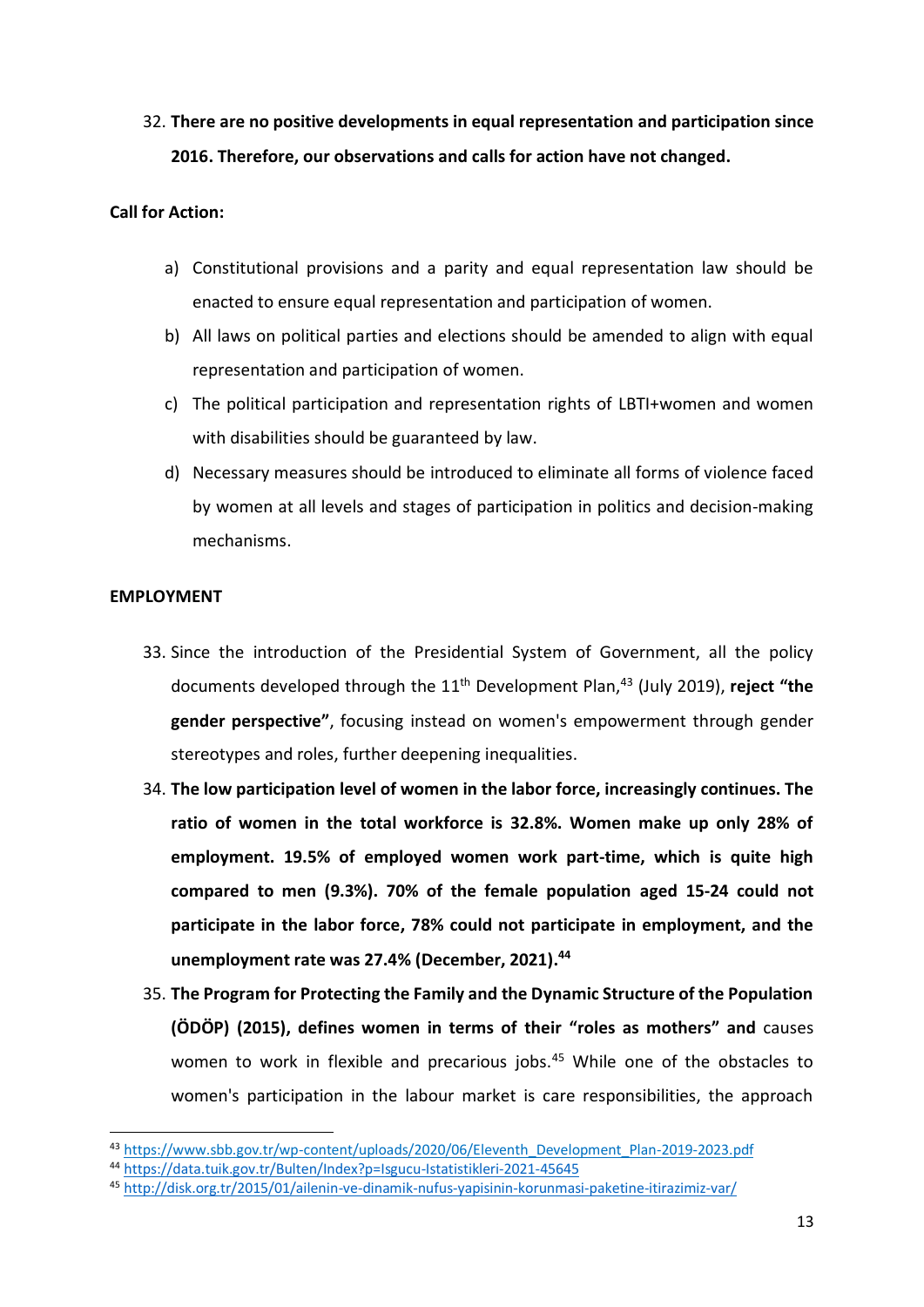encouraging at least three children per household, **constitutes an indirect barrier to women's labour force participation.** These mechanisms reduce the duration women stay in the labour market, delay retirement, hinder career developments, prevent progress in their professions and prevent women from being employed in the private sector. Employment participation of women without children is 50.7%, while this rate drops to 25.2% for women with children under the age of 3 (2020). <sup>46</sup> **The program also encourages early marriage,<sup>47</sup> presenting marriage as the only option for young women aged 15-29, who are not in education or employment.**

- 36. **The National Employment Strategy (2014-2023) does not identify any objectives for women's groups<sup>48</sup> for whom special employment policies are needed.**
- 37. No data exists related to **The National Monitoring and Coordination Board on Women's Employment<sup>49</sup>** to be established to monitor and evaluate the activities of all stakeholders for identification of existing problems and their elimination, to ensure coordination and cooperation.
- 38. **While the most significant problem in the agricultural sector is informality (93.7%), 90.8% of women working in agriculture lack social security due to high premium payments.<sup>50</sup>**
- 39. **Women often work in small businesses, are employed in low-profile jobs and in informal economy where professional competences are not sought.**<sup>51</sup> Only 30.3%. of women benefiting from social security. Gender-based discrimination also manifests itself in distribution of women's employment by occupation. Only 0.34% of employed women work as managers, and employment is concentrated in professional occupations (teacher, nurse, etc.), office and sales services, and jobs that do not require qualifications.<sup>52</sup> Private sector employers will benefit from incentives for employing women until the end of 2020 under provisional articles 19 and 21, added to the Unemployment Insurance Law no. 4447 (2018). **However, there is no**

<sup>1</sup> <sup>46</sup> <https://data.tuik.gov.tr/Bulten/Index?p=Istatistiklerle-Kadin-2021-45635> <sup>47</sup> [https://sbb.gov.tr/wp-](https://sbb.gov.tr/wp-content/uploads/2018/10/22AileninveDinamik_Nufus_Yapisinin_Korunmasi_ProgramiBASKI.pdf)

[content/uploads/2018/10/22AileninveDinamik\\_Nufus\\_Yapisinin\\_Korunmasi\\_ProgramiBASKI.pdf](https://sbb.gov.tr/wp-content/uploads/2018/10/22AileninveDinamik_Nufus_Yapisinin_Korunmasi_ProgramiBASKI.pdf) Policy 3.4.

<sup>&</sup>lt;sup>48</sup> The working poor, irregular women migrants/refugees/asylum-seekers, sex workers, women whose spouses are incarcerated, LBTI+, etc.

<sup>&</sup>lt;sup>49</sup> 8<sup>th</sup> Periodic Country Report, paragraph 145

<sup>50</sup> <https://ekmekvegul.net/gundem/tarimda-calisan-kadinlarin-yuzde-90i-kayit-disi>

<sup>51</sup> <https://www.tuik.gov.tr/>

<sup>52</sup> <https://data.tuik.gov.tr/Bulten/Index?p=Istatistiklerle-Kadin-2021-45635>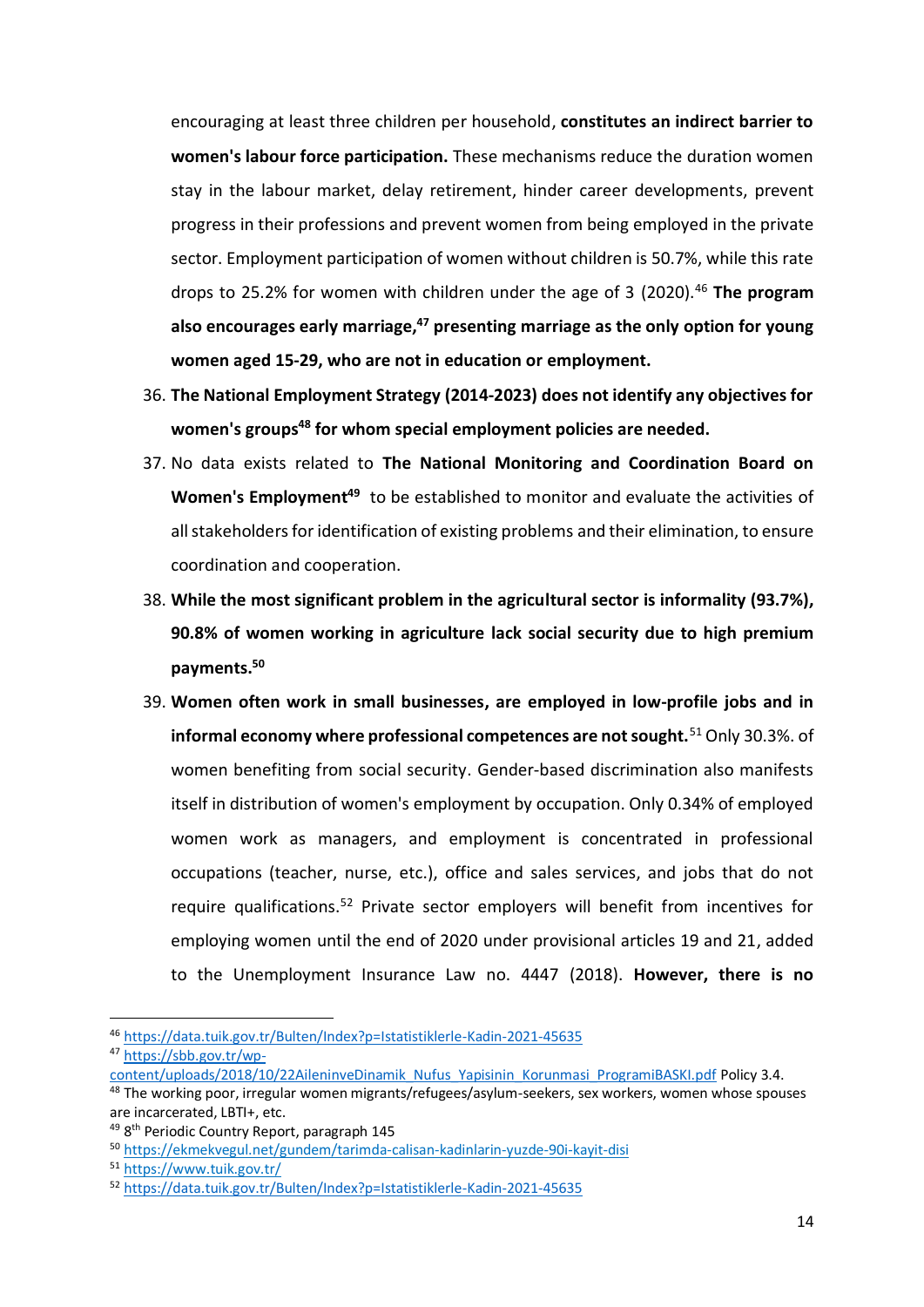**monitoring or data sharing on how/whether these incentives increased women's employment.**

- 40. Child-care services are limited to the number of female employees, preventing women from entering the labour market due to care responsibilities. While the **Strategy Paper and Action Plan on Women's Employment (2018-2023)<sup>53</sup> foresees legislative amendments, they are pending.**
- 41. **As of December 2021, female unemployment was 14.7%. According to research of DİSK-AR, it is quite high in both narrow definition unemployment (16.9%) and broad definition unemployment (31.6%).<sup>54</sup> The rule making it mandatory to employ persons with disabilities is not implemented in all sectors, and relevant administrative sanctions are not enforced effectively.** The public sector favours employment of men with disabilities. While women with disabilities are the last group to be included in employment, they are the first to be laid off.<sup>55</sup> **The labour force participation rate of women with disabilities is only 12.5% (**TurkStat, 2019). 56
- 42. LBTI+women experience gender-based discrimination in job applications, too, and cannot participate in the labour market with their open identities due to risk of not being employed. <sup>57</sup> Not experiencing fear of discrimination in all areas of life is a basic human right.<sup>58</sup>
- 43. **Delays in recognizing educational credentials force educated refugee and asylumseeker women to work in low-skilled and informal jobs.** Most refugee women, employed in casual work, faced unemployment and hunger during the pandemic.

1

<https://kaosgldernegi.org/images/library/2020kamu-eng-2019.pdf>

<sup>53</sup> [https://www.aile.gov.tr/ksgm/ulusal-eylem-planlari/kadinin-guclenmesi-strateji-belgesi-ve-eylem-plani-](https://www.aile.gov.tr/ksgm/ulusal-eylem-planlari/kadinin-guclenmesi-strateji-belgesi-ve-eylem-plani-2018-2023/)[2018-2023/](https://www.aile.gov.tr/ksgm/ulusal-eylem-planlari/kadinin-guclenmesi-strateji-belgesi-ve-eylem-plani-2018-2023/)

<sup>54</sup> [http://arastirma.disk.org.tr/wp-content/uploads/2022/03/Mart-2022-Issizlik-ve-Istihdamin-Gorunumu-2021-](http://arastirma.disk.org.tr/wp-content/uploads/2022/03/Mart-2022-Issizlik-ve-Istihdamin-Gorunumu-2021-Yillik.pdf) [Yillik.pdf](http://arastirma.disk.org.tr/wp-content/uploads/2022/03/Mart-2022-Issizlik-ve-Istihdamin-Gorunumu-2021-Yillik.pdf)

<sup>55</sup> <https://dergipark.org.tr/tr/pub/akuned/issue/52842/678904>

<sup>56</sup> A parliamentary inquiry on "Resolving Issues Faced by Citizens with Disabilities and Increasing Employment Opportunities," was proposed on 3<sup>rd</sup> December, Persons with Disabilities Day. However, the proposal was rejected because ruling party voting against it.

<sup>57</sup> <https://kaosgldernegi.org/images/library/2020ozel-sektoreng2019.pdf>

<sup>58</sup> <https://kaosgldernegi.org/images/library/ozelsektor21eng.pdf>

<https://kaosgldernegi.org/images/library/kamueng.pdf>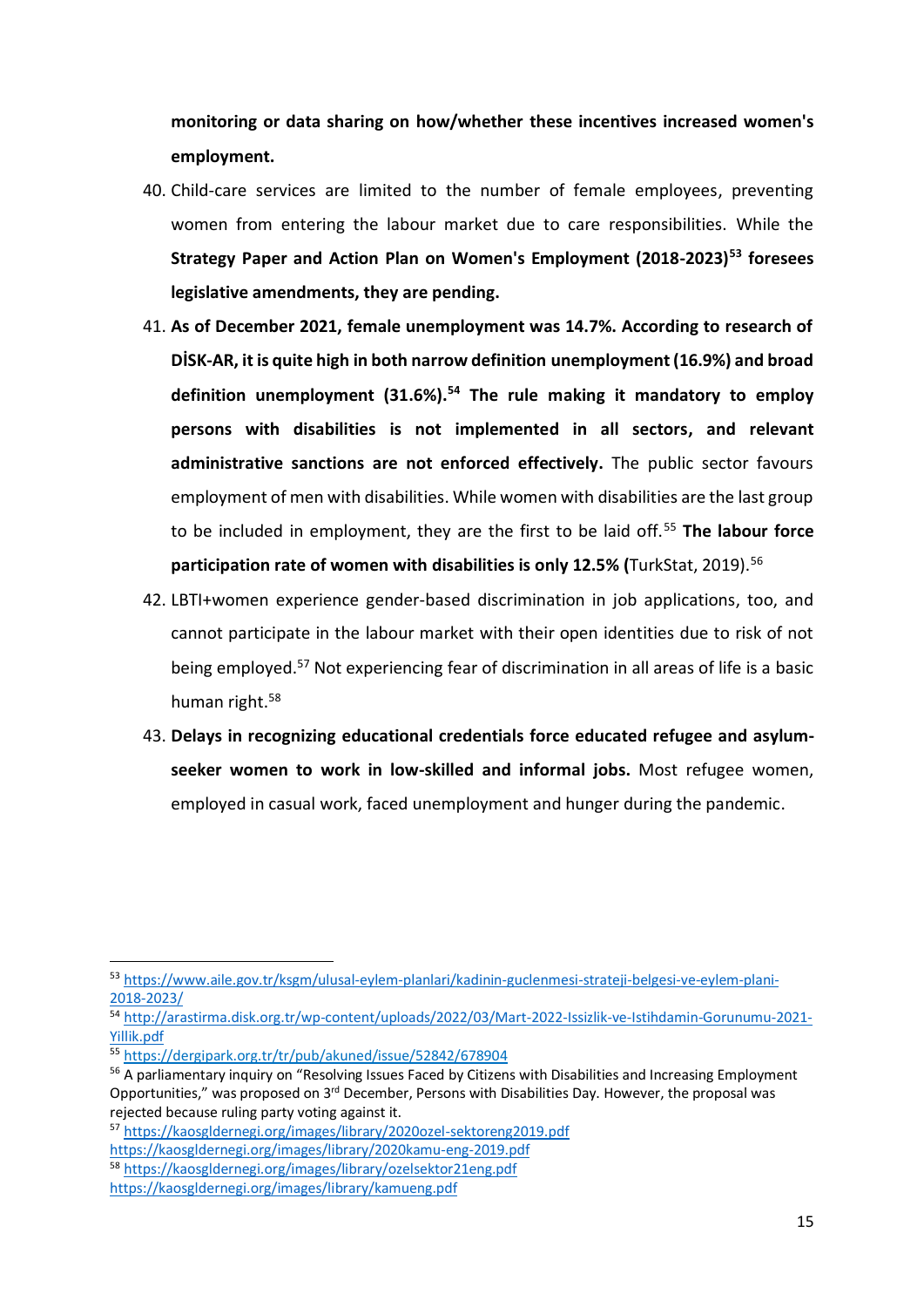#### **COVID-19:**

- 44. **51% of employed women had to interrupt their careers due to COVID-19 (26% were fired and 25% took unpaid leave).** School closures, no/limited access to markets, increased hygiene/care requirements triggered an unprecedented increase in demand for household production and care labour. Women became the main actors in coping with this increased demand by increasing their working hours both in unpaid work and paid work.<sup>59</sup> **The number of women excluded from the labour market has further increased during the pandemic.<sup>60</sup>**
- 45. Those working in informal, casual and precarious jobs, **32.5% of which are women,<sup>61</sup>** were affected most by the pandemic. As of late 2021, 35.9% of women are employed informally.<sup>62</sup> Although women, working in home-based jobs, work informally, they are not included in official data related to informal employment. New data sets must be developed to determine whether women working at home can be categorised as home-based workers. <sup>63</sup>
- 46. The gender pay gap was 15.6% in 2018. While the pay difference between women with children and those without was 11%, the difference between mothers' pay and fathers' pay was 19% with mothers earning lower than fathers<sup>64</sup> and the wage gap between men and women was 17.2%.<sup>65</sup>
- 47. **The remote work model has increased gender-based inequalities, and closure of schools and child-care centres, as well as family members staying at home, substantially increased women's workloads.**

<sup>59</sup> [https://www.tr.undp.org/content/turkey/en/home/library/corporatereports/COVID-gender-survey](https://www.tr.undp.org/content/turkey/en/home/library/corporatereports/COVID-gender-survey-report.html)[report.html](https://www.tr.undp.org/content/turkey/en/home/library/corporatereports/COVID-gender-survey-report.html)

<sup>60</sup> <https://ihd.org.tr/en/ihd-special-report-economic-and-social-rights-during-the-covid-19-pandemic/>

<sup>61</sup> <https://data.tuik.gov.tr/Bulten/Index?p=Isgucu-Istatistikleri-Ocak-2021-37486>

<sup>62</sup> <https://data.tuik.gov.tr/Bulten/Index?p=Istatistiklerle-Kadin-2021-45635>

<sup>63</sup> <https://tuikweb.tuik.gov.tr/PreHaberBultenleri.do?id=30906>

<sup>(</sup>In the section on the breakdown of average duration of home-to-work commute, 7% women employed in paid and casual work, 34.4% self-employed women and 15.9% women who work in unpaid family work stated that they work at home.)

<sup>64</sup> [https://www.ilo.org/wcmsp5/groups/public/---europe/---ro-geneva/---ilo](https://www.ilo.org/wcmsp5/groups/public/---europe/---ro-geneva/---ilo-ankara/documents/publication/wcms_756659.pdf)[ankara/documents/publication/wcms\\_756659.pdf](https://www.ilo.org/wcmsp5/groups/public/---europe/---ro-geneva/---ilo-ankara/documents/publication/wcms_756659.pdf)

<sup>65</sup> <https://data.tuik.gov.tr/Bulten/Index?p=Istatistiklerle-Kadin-2021-45635>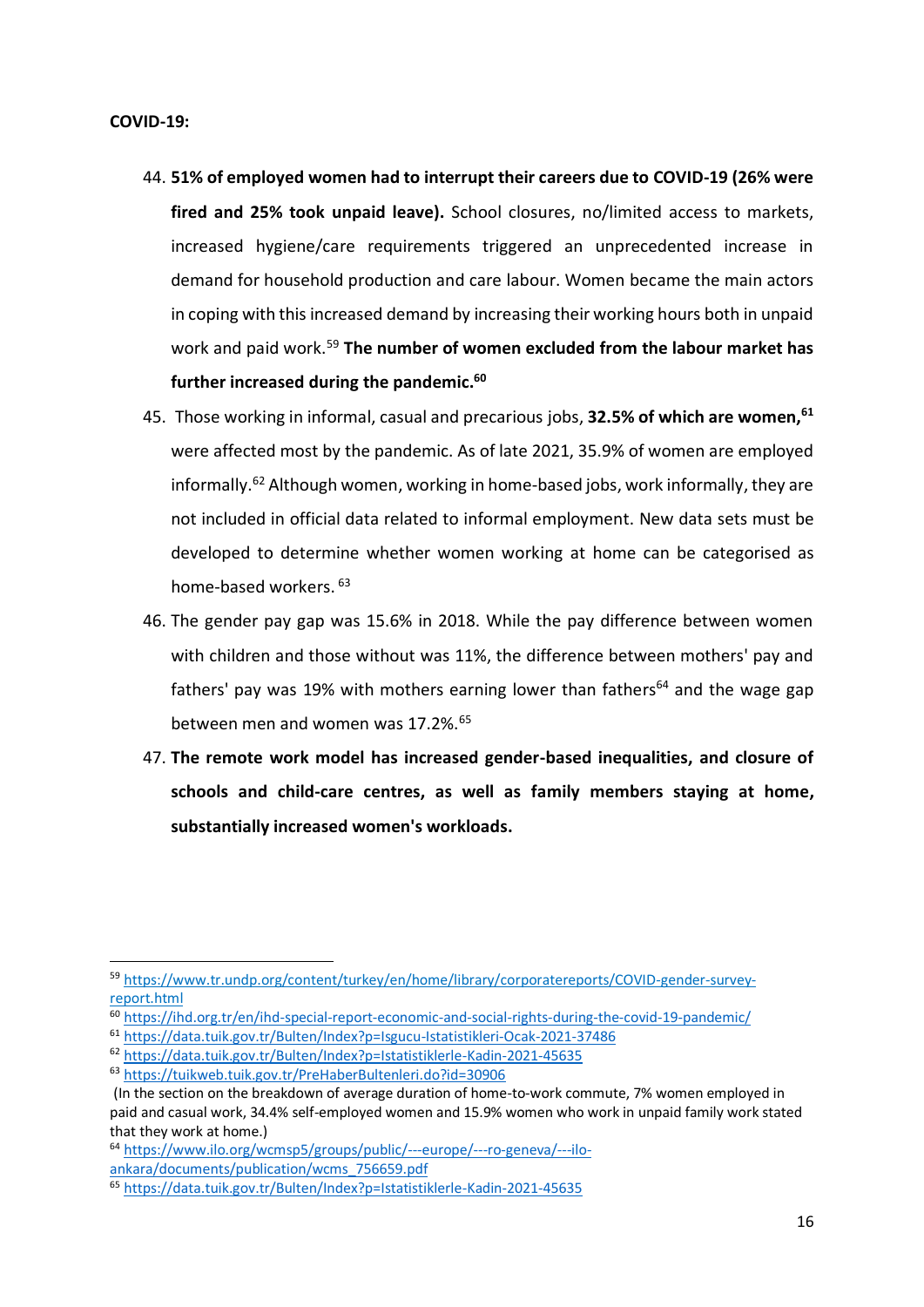# **Call for Action:**

- a) All policy documents including the Development Plan should be revised with a GE perspective.
- b) All national policies encouraging women's employment, should develop legal and institutional mechanisms needed to ensure work-life balance as a major component.
- c) A National Strategy for Women's Employment should be developed including independent women's organisations, trade unions and professional associations as major components.
- d) All legal regulations regarding child-care services should be developed based on number of employees, not women.
- e) Special regulations, protecting women should be included in social assistance, employment and income protection programs during emergency periods (earthquakes, pandemics, etc.).
- f) TurkStat needs to develop modules for disaggregated data collection for domestic services and home-based workers.
- g) The scope of all labour laws should be expanded to prevent discrimination based on sexual orientation, gender identity and disability.

# **EDUCATION**

-

- 48. The Ministry of National Education (MoNE) removed the concept of 'gender' from all policy documents, curricula and textbooks.
- 49. The ''Promoting Gender Equality in Education Project'' (**ETCEP)** began with EU financing (2014) as one of MONE's exemplary projects, implemented in 162 schools. **In early 2019, the project was abandoned due to reactions from certain circles.**<sup>66</sup>
- 50. **Compulsory education lost its uninterrupted 12-year structure with the introduction of the 4+4+4 education system (2012).** The enrolment rate for girls **aged 10-13 was 96.10%** in the 2019/2020 school year while it **dropped to 84.85%.** in the **14-17 age group. I**n the 15-29 age group, 18.3% of young persons, neither in education nor in

<sup>66</sup> <https://www.bbc.com/turkce/haberler-turkiye-47610198>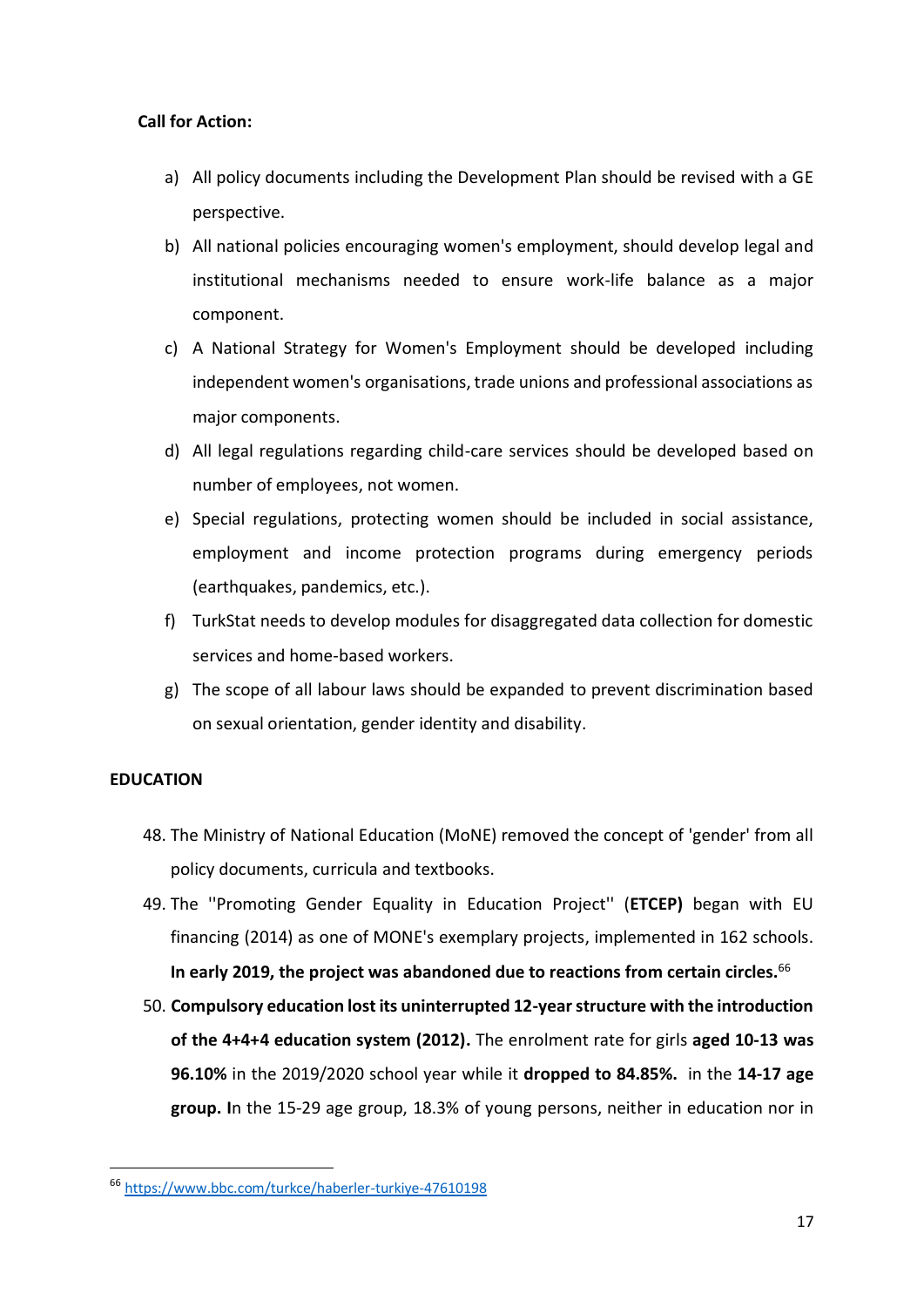employment were men while 40.8% were women. This difference manifests itself in the lives of girls as unpaid domestic labour, care givers for elderly and children and **child-aged, early and forced marriages.**

- 51. Dismissal of students who marry and their transfer to Open High Schools (OHS), Open Vocational High Schools (OVHS) or Open Imam and Preacher High Schools (OIPHS) via e-school **through the amendment to the Regulation on Secondary Education Institutions (2017),**<sup>67</sup> has focused attention on increasing ratios of girls (%43.7)<sup>68</sup> in OHS and **child-aged, early and forced marriages.**
- 52. Girls' enrolment in Vocational Technical Secondary Education decreased by 4.2% in 2018-2019, compared to the previous academic year. Meanwhile, girls make up the majority in religious education with 55.9%<sup>69</sup> and in OIPHS with 60.2%.<sup>70</sup> **The increasing direction of girls to religious education is concerning.**
- 53. Despite the MoNE, Board of Education provision on safeguarding GE in review criteria, used for textbooks and resource books, it examines/approves/publishes, **many books approved by the Board include visuals and discourse containing gender inequalities**. 71
- 54. The Council of Higher Education (YÖK) removed the **Conclusions of the "Gender Sensitive Higher Education Workshop,"** (Position Paper) prepared by the Committee on Women's Studies and Issues in Academia (2015), **from its website in February 2019 and ended the Gender Equality Project.** 72
- 55. The titles and activities of **Women's Studies Centres**in universities became **"Women's and Family Studies Application and Research Centres." 73** "Family-centred policies" in higher education, reflect YÖK's approach to GE.

**.** 

<sup>67</sup> [https://ogm.meb.gov.tr/meb\\_iys\\_dosyalar/2019\\_09/13111232\\_YONETMELYK.pdf](https://ogm.meb.gov.tr/meb_iys_dosyalar/2019_09/13111232_YONETMELYK.pdf)

<sup>68</sup> <https://www.egitimreformugirisimi.org/egitim-izleme-raporu-2020-egitim-yonetisimi-ve-finansmani/>

<sup>&</sup>lt;sup>69</sup>[https://dspace.ceid.org.tr/xmlui/bitstream/handle/1/1068/06123056\\_meb\\_istatistikleri\\_orgun\\_egitim\\_2017](https://dspace.ceid.org.tr/xmlui/bitstream/handle/1/1068/06123056_meb_istatistikleri_orgun_egitim_2017_2018.pdf?sequence=1&isAllowed=y) [\\_2018.pdf?sequence=1&isAllowed=y](https://dspace.ceid.org.tr/xmlui/bitstream/handle/1/1068/06123056_meb_istatistikleri_orgun_egitim_2017_2018.pdf?sequence=1&isAllowed=y)

<https://dspace.ceid.org.tr/xmlui/handle/1/851>

<sup>70</sup><http://dspace.ceid.org.tr/xmlui/handle/1/1068>

<sup>71</sup>[https://www.researchgate.net/publication/344541762\\_2017\\_Mufredat\\_Reformu\\_Sonrasi\\_Ders\\_Kitaplarinda](https://www.researchgate.net/publication/344541762_2017_Mufredat_Reformu_Sonrasi_Ders_Kitaplarinda_Toplumsal_Cinsiyet_Esitligi_Gender_Equality_in_the_Textbooks_of_2017_Curricula) Toplumsal Cinsiyet Esitligi Gender Equality in the Textbooks of 2017 Curricula

<sup>72</sup>[https://kaosgl.org/en/single-news/chair-of-higher-education-council-we-cannot-be-related-with-any](https://kaosgl.org/en/single-news/chair-of-higher-education-council-we-cannot-be-related-with-any-abbreviation-like-lgbti)[abbreviation-like-lgbti](https://kaosgl.org/en/single-news/chair-of-higher-education-council-we-cannot-be-related-with-any-abbreviation-like-lgbti)

<sup>73</sup> <https://www.diken.com.tr/yonetmelik-degisikligi-ailesiz-kadin-calismalari-merkezi-bile-olamadi/>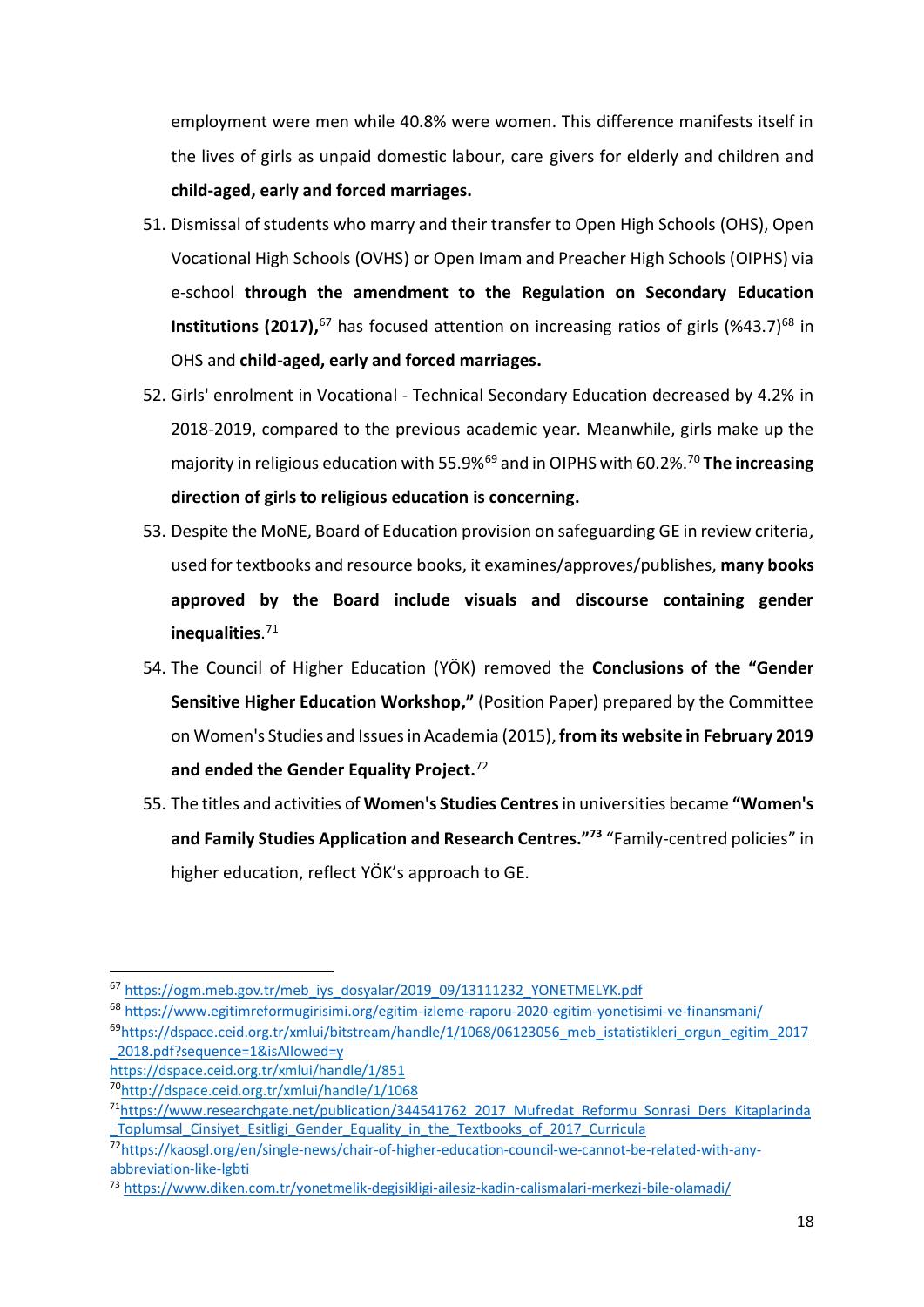- 56. **"The establishment of women's universities for female students only," included in the 11th Development Plan and the 2021 and 2022 Annual Presidential Programs, will lead to significant levels of discrimination**, violating the Constitution, the "principle of co-ed education" of the Basic Law of National Education and women's rights to education. Women studying in mixed higher education institutions could also face harassment, violence, and discrimination. The detention of women who voice such concerns is even graver.<sup>74</sup>
- 57. Despite the provisions of the Primary Education and Education Law (Art.59, 1 and 2), stipulating, "persons of primary education age, not attending school, may under no circumstances be allowed to work," perceiving the situation of child labour is impossible due to the lack of data. Moreover, employment has affected nonenrolment rates for girls (35.6%) aged 15-17 more heavily than boys (21.7%).<sup>75</sup>
- 58. **While the literacy rate for women is 95.3%, it is 67.6% for women with disabilities.** The level of education for women with disabilities is lower than men with disabilities at all educational levels.<sup>76</sup> Girls with severe disabilities do not usually attend formal education and are directed to open high schools. <sup>77</sup> **Only 1 in 10 children with disabilities can benefit from inclusive/integrative education,** significantly reducing girls' chances of attending schools.
- 59. LBTI+women have to hide their identities in education, too. Regulations in dormitories involve ambiguous criteria, like "acting against public morals" or "not leading a chaste life," used to justify discrimination against LBTI+women.<sup>78</sup>

<sup>74</sup> [https://www.gazeteduvar.com.tr/kadin-universitesi-istemiyoruz-diyen-kadinlar-gozaltina-alindi-haber-](https://www.gazeteduvar.com.tr/kadin-universitesi-istemiyoruz-diyen-kadinlar-gozaltina-alindi-haber-1513527)[1513527](https://www.gazeteduvar.com.tr/kadin-universitesi-istemiyoruz-diyen-kadinlar-gozaltina-alindi-haber-1513527)

<sup>75</sup> <https://dspace.ceid.org.tr/xmlui/handle/1/852>

<sup>76</sup> <https://www.tohad.org/tohad/bm-engelli-kisiler-turkiye-raporu/>

<sup>77</sup> [https://turkey.unfpa.org/sites/default/files/pub-pdf/Engelli%20kadinlar%20ve%20kiz%20cocuklari-Haklar-](https://turkey.unfpa.org/sites/default/files/pub-pdf/Engelli%20kadinlar%20ve%20kiz%20cocuklari-Haklar-TAPV-UNFPA-BA.pdf)[TAPV-UNFPA-BA.pdf](https://turkey.unfpa.org/sites/default/files/pub-pdf/Engelli%20kadinlar%20ve%20kiz%20cocuklari-Haklar-TAPV-UNFPA-BA.pdf)

<sup>&</sup>lt;sup>78</sup> In 2019, the Credit and Dormitories Institution cut the scholarship and loan payments of students who attended the ''Middle East Technical University LBTI+ Pride March''' and were detained. In the same year, an administrative investigation was launched about the trainers for having included ''sexual orientation'' and ''gender identity'' among the topic addressed in a training event on ''Sexism and Bullying Based on Sexual Orientation'', and the trainers were singled out as targets

[https://www.dw.com/tr/odt%C3%BC-onur-y%C3%BCr%C3%BCy%C3%BC%C5%9F%C3%BC](https://www.dw.com/tr/odt%C3%BC-onur-y%C3%BCr%C3%BCy%C3%BC%C5%9F%C3%BC-duru%C5%9Fmas%C4%B1nda-beraat-yok/a-51215355)[duru%C5%9Fmas%C4%B1nda-beraat-yok/a-51215355](https://www.dw.com/tr/odt%C3%BC-onur-y%C3%BCr%C3%BCy%C3%BC%C5%9F%C3%BC-duru%C5%9Fmas%C4%B1nda-beraat-yok/a-51215355)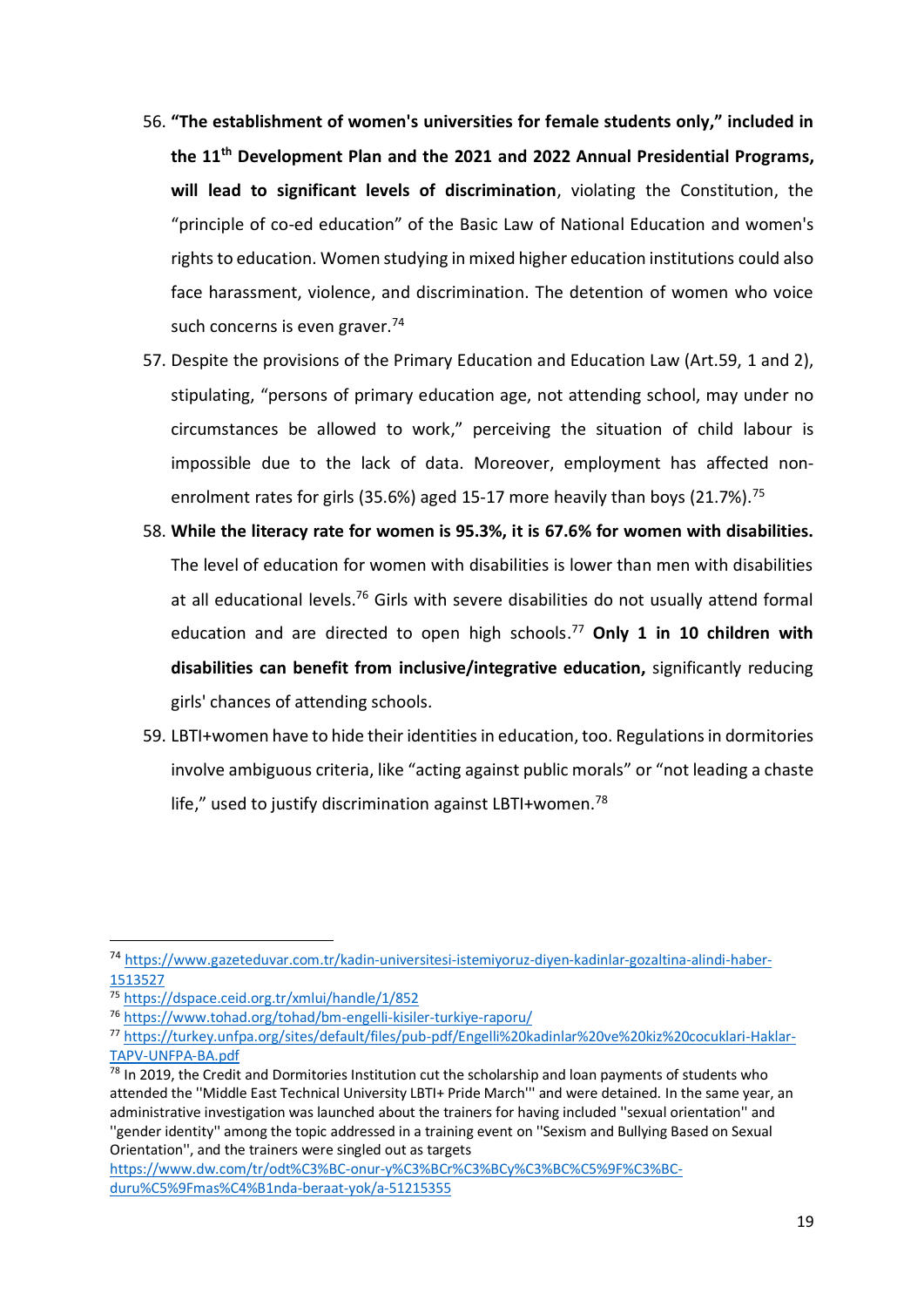60. Problems facing refugee children, registered with Temporary Education Centres and e-schools continue, particularly due to language barriers. Refugee girls are often directed to Imam and Preacher Schools because they speak Arabic.

#### **COVID-19:**

61. **The interruption of educational activities on 20th March 2020 was one of the first**  and most comprehensive measures related to COVID-19. The transition to remote digital education created challenges in accessing education particularly for girls and women,<sup>79</sup> which are multiplied in risk groups with special needs. In homes with only one computer or tablet and multiple children, priority favours boys. **Few households have IT tools for each child. Accessing relative data was not possible.** 80

#### **Call for Action:**

- a) The 4+4+4 education system must be abolished and compulsory education should be uninterrupted 12 years.
- b) GE training must be incorporated into every level of education, including restructuring of all curricula and textbooks from a GE perspective.
- c) Mechanisms should be developed to take the burden of child and elderly care off women and girls. Pre-school education should be mainstreamed and included in compulsory education.
- d) Necessary special measures should be taken to ensure that women and girls, especially including those in rural areas, remain in school in all levels of education, to eliminate inequality between girls and boys.

### **VIOLENCE AGAINST WOMEN**

1

62. **Turkey is abandoning existing mechanisms, laws, and international conventions against VAW.** The pressure created by hostile attitudes of the few against the concept of GE echoed in government, **leading to withdrawal from the Istanbul Convention stating, "[The Convention] has been manipulated by a group that has been trying to** 

<sup>79</sup> [http://www.keig.org/covid-19-Pandemi-egitim-toplumsal-cinsiyet/](http://www.keig.org/covid-19-pandemi-egitim-toplumsal-cinsiyet/)

<sup>80</sup> <http://www.ceidizleme.org/medya/dosya/87.pdf>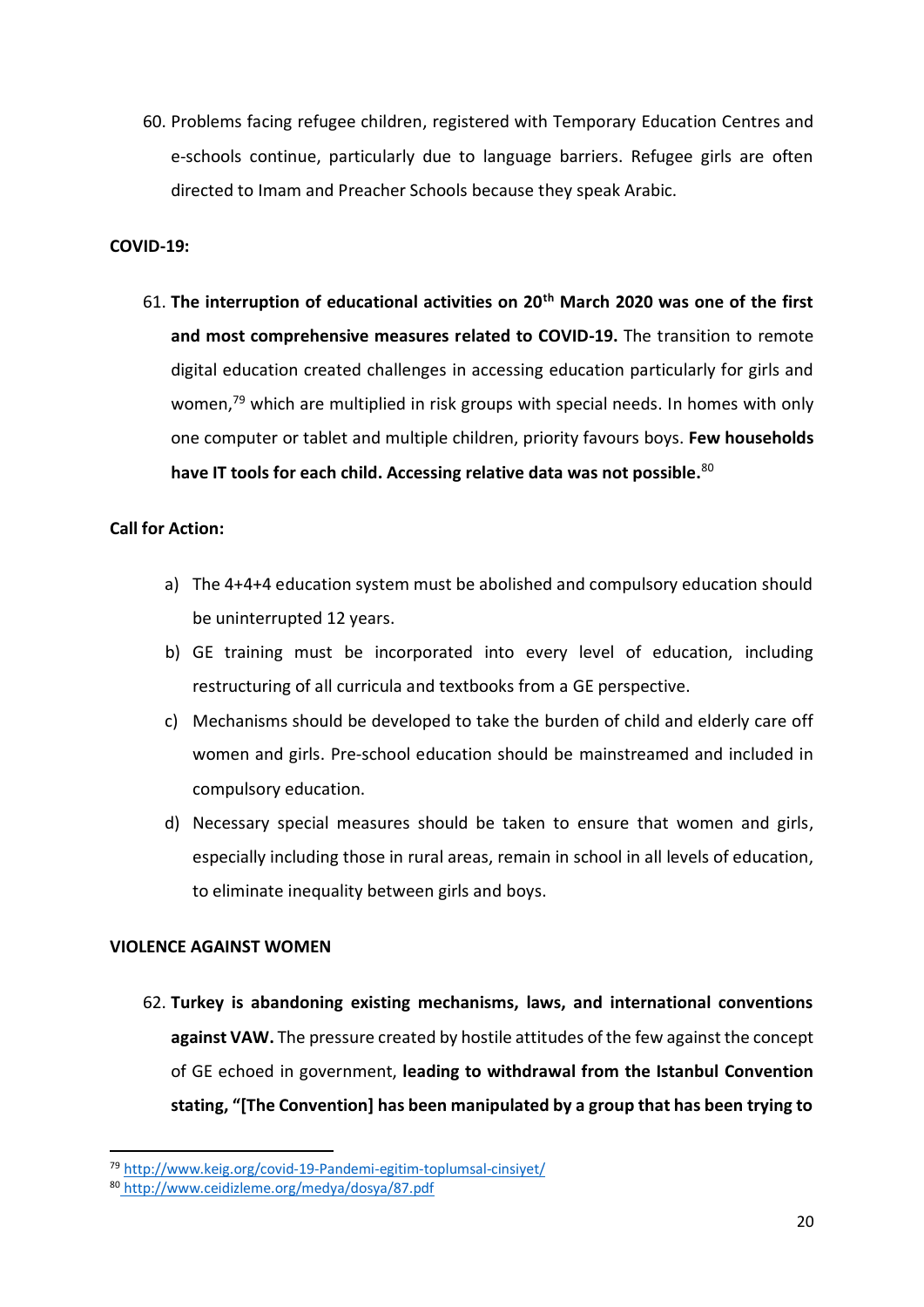**normalise homosexuality which does not agree with the social and family values of Turkey."<sup>81</sup>** The government claimed, "due to the withdrawal femicides have decreased by 26%." 82 Such an impact cannot be possible in such a short time, and **no official data is available on femicides**. **The "Research on Domestic Violence Against Women in Turkey" (2008 and 2014) has not been conducted since. In 2022, threats against women's NGOs advocating for women's rights have increased. An action of closing has been filed against the We Will Stop Femicide Platform Association, which advocates for women's rights, on the charge of "acting against the law and morality".<sup>83</sup>**

- 63. **Major issues like ensuring coordination between institutions, establishing institutional mechanisms, and arbitrariness and ignorance of personnel charged with implementation are still prevalent due to failure to implement Law No. 6284.**
- 64. ALO 183 Hotline has been replaced with "ALO 183 Social Support Line," covering all disadvantaged groups. **Thus, it is no longer a VAW hotline.<sup>84</sup>** The services provided for VAW are insufficient, misleading, slow and often put women at further risk.
- 65. **When women apply to law enforcement, they are often misinformed/not informed, deterred from filing complaints, going to shelters or forced to show evidence, pushed to make peace with perpetrators, face discourse normalising VAW and their complaints are often not filed or those that are usually end up inconclusive.** Bureaus for Combating Domestic Violence and VAW fail to ensure women's rapid access to specialised support, causing them to become repeatedly victimized in the process of going from one institution to the other. 85
- 66. There are **no preventive and sustainable holistic practices related to sexual violence,** no rape crisis centres, no sexual violence counselling or solidarity centres.
- 67. **Severe issues still exist on the nature and implementation of injunction orders issued under Law No. 6284:** 
	- Shrinking durations of injunction orders (1 or 2 months),
	- Rejected reapplications,

<sup>81</sup> [http://www.theadvocatesforhumanrights.org/uploads/turkey\\_step\\_back\\_final.pdf](http://www.theadvocatesforhumanrights.org/uploads/turkey_step_back_final.pdf)

<sup>82</sup> <https://www.yeniakit.com.tr/haber/fesat-sozlesme-bitti-siddet-yuzde-26-azaldi-1532995.html>

<sup>83</sup> <https://www.stgm.org.tr/en/we-will-stop-femicide-platform-association-danger-closure>

<sup>84</sup> <https://www.aile.gov.tr/sss/engelli-ve-yasli-hizmetleri-genel-mudurlugu/alo-183-sosyal-destek/>

<sup>85</sup> https://www.morcati.org.tr/attachments/article/255/6284 Kanun\_Uygulamalari\_Raporu.pdf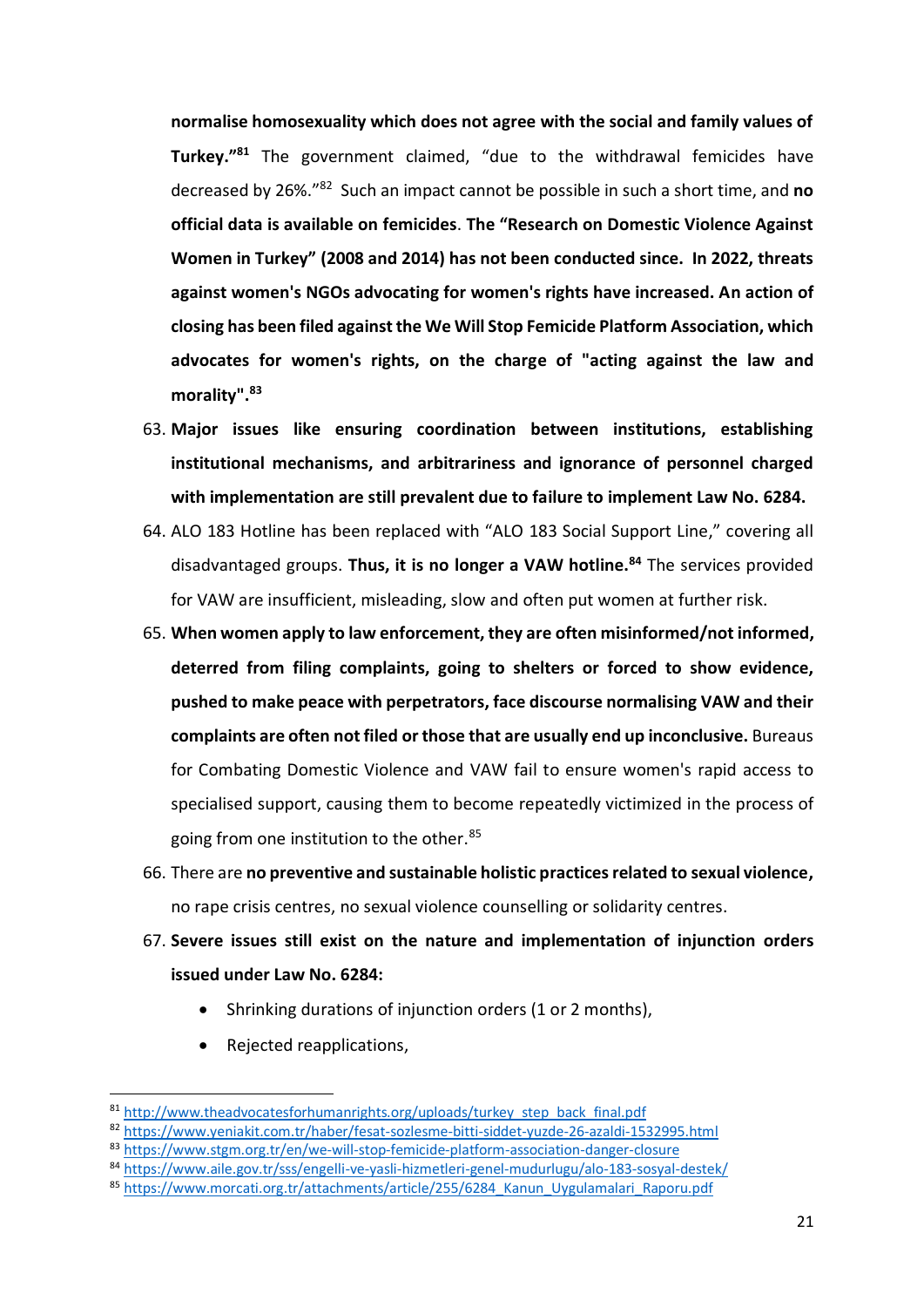- Law enforcement officers failing to notify perpetrators in time, causing timesensitive injunction orders to become dysfunctional.
- 68. **Violence Prevention and Monitoring Centres (ŞÖNİM) are required to follow up the implementation of confidentiality orders in all institutions, often deny their obligation because they do not do so. 86**
- 69. **The institutional and financial structures of ŞÖNİM's are inadequate, economic, psychological, legal, and social assistance is not duly delivered; assistance provided by social workers, lawyers and psychologists are limited.**
- 70. Women requiring shelter are initially referred to law enforcement for "security" reasons, creating a deterrent effect on women.
- 71. **The number and capacities of women's shelters are inadequate.** The MoFSS has only **112 shelters hosting 2,779 women** in 81 provinces. 3 shelters affiliated to the General Directorate of Migration Management serve with a capacity of 4290. 1 shelter affiliated to an NGO serves with a capacity of 20. **Independent women's organisations are not supported to operate women's shelters.<sup>87</sup>**
- 72. **According to the Regulation on Opening and Operating Women's Guest Houses (shelters), women with disabilities or mental health disorders, women over 60, women with sons over 12 or children with disabilities and LBTI+women are not admitted under various pretexts.**
- 73. "Security measures" like curfews, body searches and confiscation of phones, can limit the freedom of women in shelters causing them to return to the violence.<sup>88</sup>
- 74. **There is no standard for data collection on VAW and a serious lack of data and information.**
- 75. Although abortion until the tenth week of pregnancy is legal, in practice, women cannot have abortions in public hospitals.<sup>89</sup> **State policies related to sexual/reproductive rights and practices violate women's rights and bodily**

**.** 

<sup>86</sup> [https://www.morcati.org.tr/attachments/article/255/6284\\_Kanun\\_Uygulamalari\\_Raporu.pdf](https://www.morcati.org.tr/attachments/article/255/6284_Kanun_Uygulamalari_Raporu.pdf)

<sup>87</sup> <http://www.siginaksizbirdunya.org/en/assemblies/concluding-declarations>

<sup>88</sup> https://www.morcati.org.tr/attachments/article/255/6284 Kanun\_Uygulamalari\_Raporu.pdf

<sup>89</sup>[https://www.morcati.org.tr/attachments/article/370/kamu-hastaneleri-kurtaj-uygulamalari-arastirma](https://www.morcati.org.tr/attachments/article/370/kamu-hastaneleri-kurtaj-uygulamalari-arastirma-raporu.pdf)[raporu.pdf](https://www.morcati.org.tr/attachments/article/370/kamu-hastaneleri-kurtaj-uygulamalari-arastirma-raporu.pdf)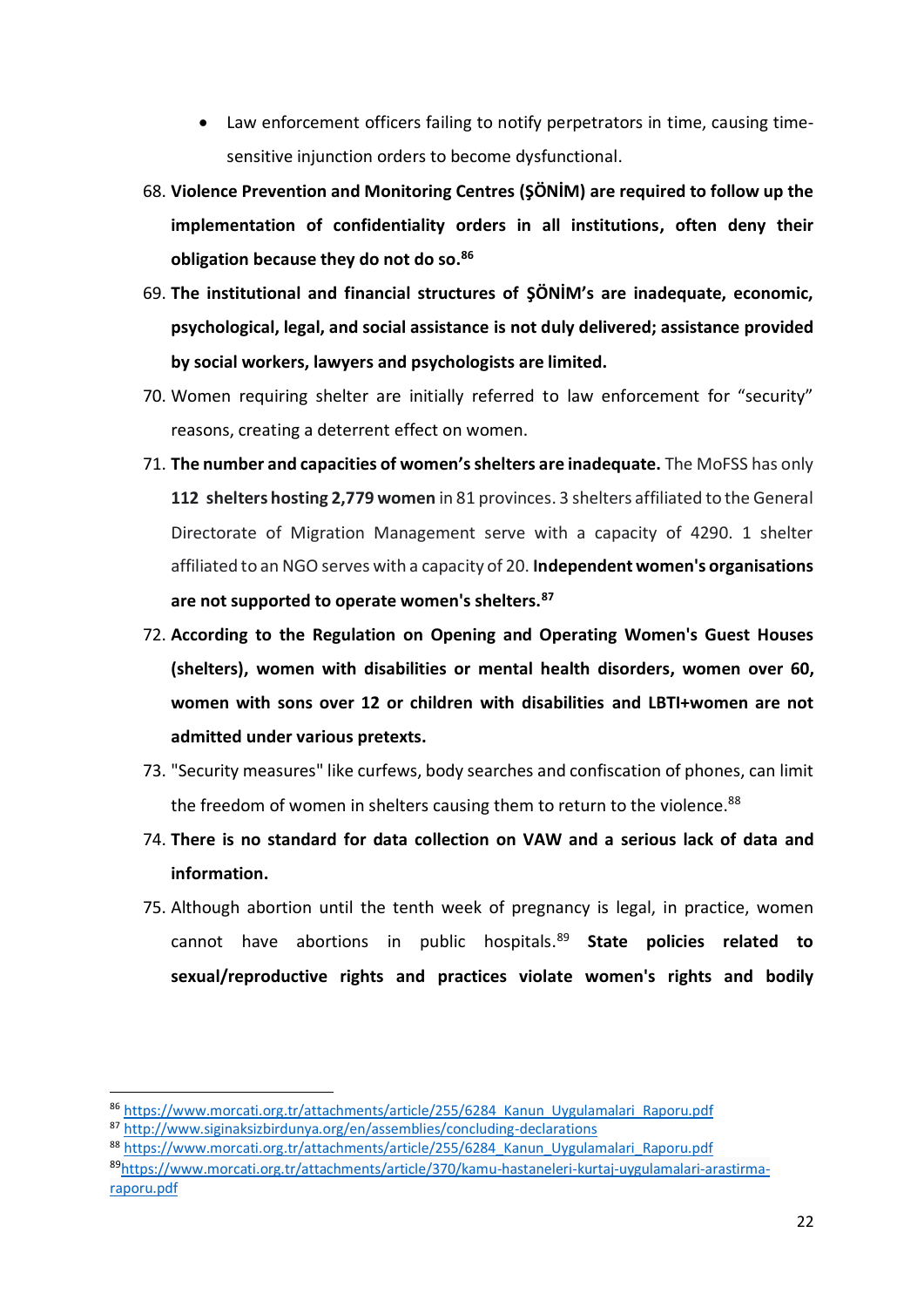**integrity.**<sup>90</sup> Poor and/or non-Turkish-speaking women are particularly unable to access the right to abortion.

- 76. The gravest practice, subjecting girls to multiple discrimination and violence is child**aged, early and forced marriage.** There is no direct data available on these informal marriages. However, 4% of women aged 15-19 already have children or are expecting. Lack of education (20%) and poverty (9%) also contribute to these marriages. 21% of women aged 25-49 married before the age of 18 while 4% married before the age of 15.<sup>91</sup> **Despite the grim picture, preventive measures and policies are not developed.**
- 77. Men make up 44.2% of the elderly population while women make up 55.8% (2020).<sup>92</sup> **A study identified 155 cases with 39% being linked to violence, abuse, neglect, rights violations and discrimination against elderly women.<sup>93</sup>**
- 78. When LBTI+women **are victimized, they are seen as deviants, deserving the offences committed against them. Hate crimes go unpunished, creating an encouraging sociopolitical environment.<sup>94</sup>**
- 79. Migrant women, subjected to violence are transferred to removal centres for deportation, even if they have been placed in women's shelters,**resulting in continued violence and women's inability to file complaints.**
- 80. Refugee and asylum-seeker LBTI+women are also subjected to intersectional discrimination and refugee trans-women encounter violence everywhere due to their appearances.

# **Covid-19:**

- 81. **COVID-19 posed further challenges for women in shelters.** Women are not admitted to shelters outside their province. Once settled, they cannot be transferred to other cities.
- 82. **VAW with disabilities increased by 18.7% during the pandemic.** 39.6% were subjected to at least one type of violence. **69.8% of news articles on abuse against**

<sup>90</sup> <https://www.diken.com.tr/kurtaj-arastirmasi-istege-bagli-sadece-10-hastanede-yapiliyor-gunah-diyen-oldu/>

<sup>91</sup> [http://www.hips.hacettepe.edu.tr/tnsa2018/rapor/TNSA2018\\_ana\\_Rapor.pdf](http://www.hips.hacettepe.edu.tr/tnsa2018/rapor/TNSA2018_ana_Rapor.pdf)

<sup>92</sup> <https://data.tuik.gov.tr/Bulten/Index?p=Istatistiklerle-Yaslilar-2020-37227>

<sup>93</sup> [http://www.senex.org.tr/wp-content/uploads/SenexIzleme\\_Nisan2021.pdf](http://www.senex.org.tr/wp-content/uploads/SenexIzleme_Nisan2021.pdf)

<sup>94</sup> <https://kaosgldernegi.org/images/library/2020nefret-suclari-raporu-2019-kucuk.pdf>